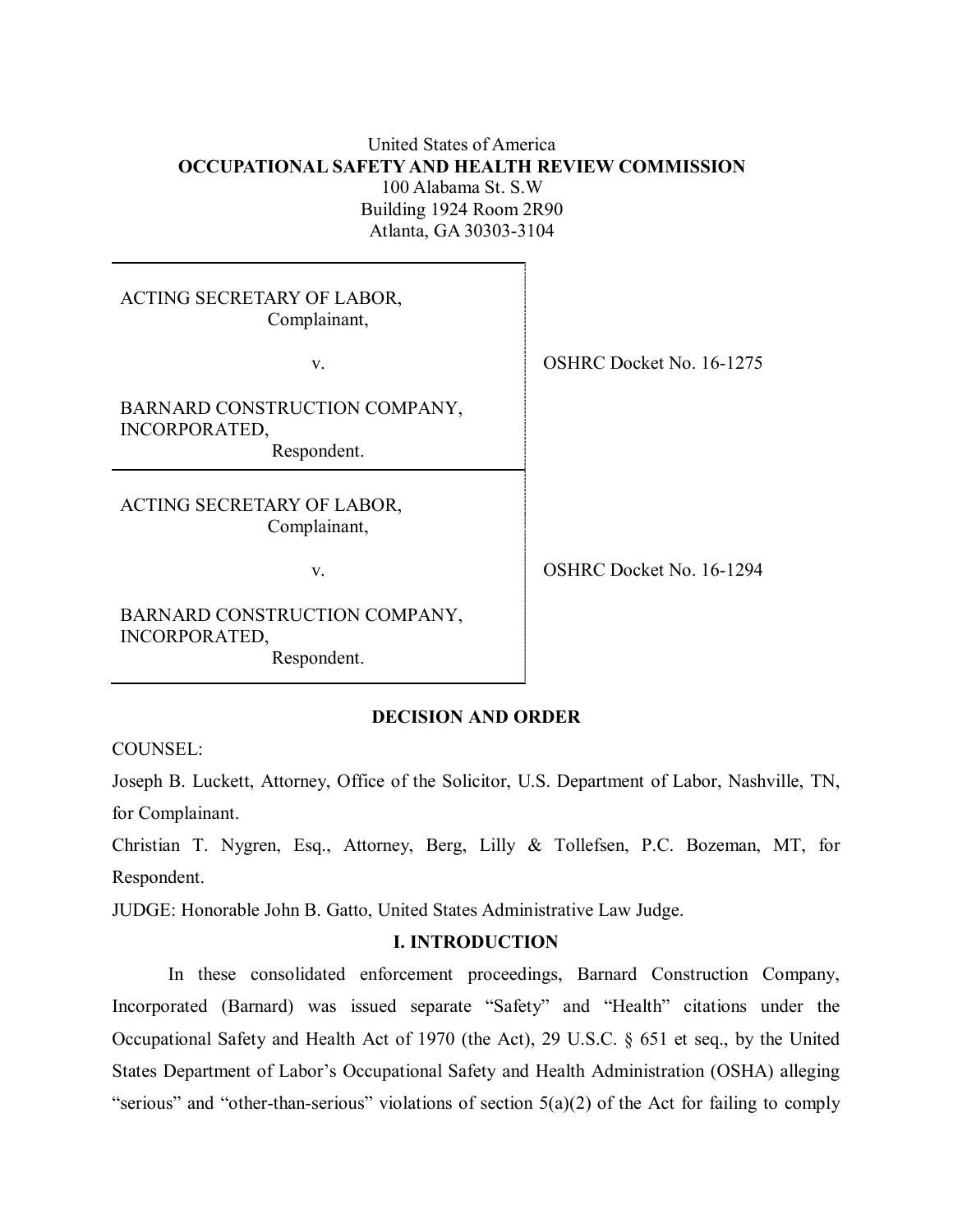with certain safety and health standards promulgated under the Act.<sup>[1](#page-1-0)</sup> After Barnard contested the citations, the Secretary filed formal complaints<sup>[2](#page-1-1)</sup> with the Commission seeking orders affirming the citations and proposed penalties.

In case number 16-1275, involving Inspection Number 1148423, two Safety citations were issued on July 12, 2016, a two-item serious citation and a two-item other-than-serious citation. Safety citation 1 is a one-item "grouped"<sup>[3](#page-1-2)</sup> (1a and 1b) citation alleging serious violations of 29 C.F.R.  $\S$  1926.303(c)(1) and (2) relating to a bench grinder, with a proposed penalty of \$2,550.00. Safety citation 2 is a two-item citation alleging other-than-serious violations of 29 C.F.R. §§ 1926.300(b)(6) relating to the anchoring of a drill press, and 1926.502(i)(3) relating to trough coverings, both without any proposed penalties. In case number 16-1294, involving Inspection Number 1148377, a three-item Health citation was issued alleging serious violations of 29 C.F.R. §§ 1910.1200(e)(1)(i) relating to the availability of a chemical list, with a proposed penalty of  $$2,550.00, 1910.1200(g)(8)$  relating to the availability of safety data sheets, with a proposed penalty of \$2,550.00, and  $1926.353(d)(1)(ii)$  relating to welding personal protective equipment, with a proposed penalty of \$5,100.00.

 Since the cases involved common parties and common questions of law or fact, the Court *sua sponte* consolidated the actions for trial and disposition. A bench trial was subsequently held in Nashville, Tennessee. [4](#page-1-3) There is no dispute that jurisdiction of these actions is conferred upon the Commission by section 10(c) of the Act, 29 U.S.C.  $\S$  659(c), that Barnard is an employer

<span id="page-1-0"></span><sup>&</sup>lt;sup>1</sup> Under section 17 of the Act, violations are characterized as "willful," "repeated," "serious," or "not to be of a serious nature" (referred to by the Commission as "other-than-serious"). 29 U.S.C. §§ 666(a), (b), (c). A "serious" violation is defined in the Act; the other two degrees are not.<br><sup>2</sup> Attached to the complaints and adopted by reference therein were the citations at issue. Commission Rule 30(d)

<span id="page-1-1"></span>provides that "[s]tatements in a pleading may be adopted by reference in a different part of the same pleading or in another pleading or in any motion. A copy of any written instrument which is an exhibit to a pleading is a part thereof for all purposes."  $29$  C.F.R  $\S$  2200.30(d).

<span id="page-1-2"></span><sup>&</sup>lt;sup>3</sup> The citation indicates these items were "grouped because they involve similar or related hazards that may increase the potential for injury or illness."

<span id="page-1-3"></span><sup>&</sup>lt;sup>4</sup> The Act provides that unless the Commission has adopted a different rule, its proceedings shall be in accordance with the Federal Rules of Civil Procedure. *See* 29 U.S.C. § 661(f). The Commission has adopted Simplified Proceedings, which apply in certain cases. *See* Subpart M of 29 C.F.R. Part 2200 (29 C.F.R. §§ 2200.200 - 2200.211). The trial was held under the Simplified Proceedings, where the "Judge will receive oral, physical, or documentary evidence that is not irrelevant, unduly repetitious or unreliable. Testimony will be given under oath or affirmation." 29 29 C.F.R. § 2200.209(c). Since the Federal Rules of Evidence do not apply in Simplified Proceedings, *see id.*, hearsay is admissible, "[p]rovided it is relevant and material," and under certain circumstances, "can constitute substantial evidence." *Bobo v. United States Dept. of Agriculture*, 52 F.3d 1406, 1414 (6th Cir.1995) (*citation omitted*).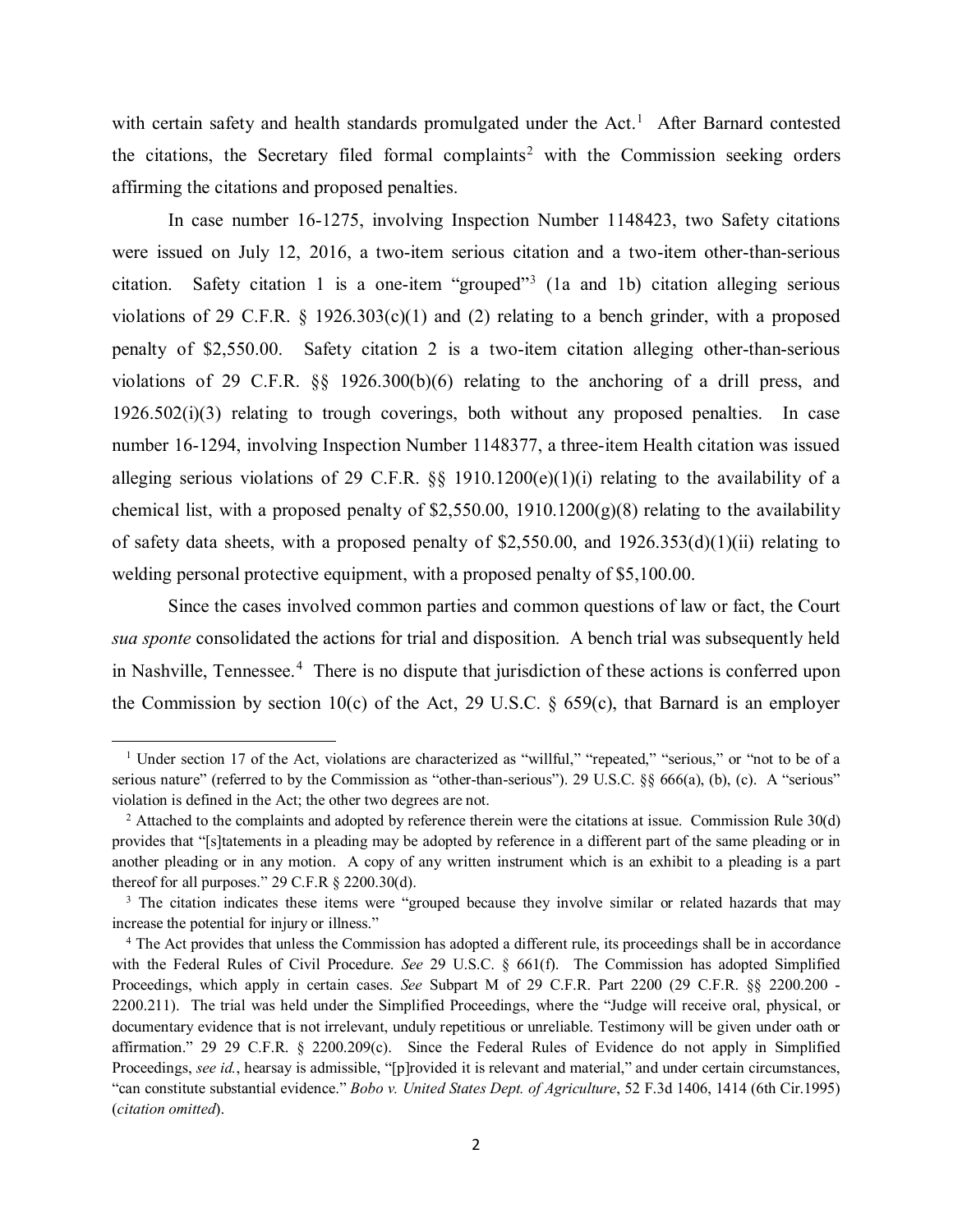engaged in a business affecting commerce within the meaning of section 3(5) of the Act, 29 U.S.C. § 652(5), and that its principal place of business of is in Bozeman, Montana. (Compl. ¶ 1-3; Answer ¶¶ 1-3).

Pursuant to Commission Rules  $90(a)$  and  $209(f)$ ,<sup>[5](#page-2-0)</sup> after carefully considering all the evidence and the arguments of counsel, the Court issues this Decision and Order, which constitutes its final disposition of the proceedings under section  $12(i)$  of the Act. 29 U.S.C. § 661(j). If any finding is in truth a conclusion of law, or if any conclusion stated is in truth a finding of fact, it shall be deemed so. The Court holds that for the reasons indicated *infra*, Barnard failed to comply with the provisions of 29 C.F.R.  $\S$  1926.303(c)(2) and 1926.502(i)(3), and therefore, involving Inspection Number 1148423, Safety Citation 1, Item 1b is **AFFIRMED** as a "serious" violation with a civil penalty assessment of \$2,550.00 and Safety Citation 2, Items 2 is **AFFIRMED** as an "other-than-serious" violation with no penalty assessment. All other citations and items involving Inspection Numbers 1148423 and 1148377 are **VACATED** without penalty assessments.<sup>[6](#page-2-1)</sup>

### **II. BACKGROUND**

Barnard is a civil construction company that was performing work at a hydroelectric plant owned by the U.S. Army Corps of Engineers, a part of the U.S. Department of Defense, in Smithland, Kentucky, where there was an ongoing project constructing a hydroelectric dam being built on the Ohio River.<sup>[7](#page-2-2)</sup> (Tr. 11, 13). This was a large project which had been going on for several years. (Tr. 10-12). On May 18, 2016, OSHA safety and health inspections were conducted at the worksite by Michelle Sotak, an OSHA Compliance Safety and Health Officer, and James Provins, an OSHA Industrial Hygienist, after OSHA's Nashville Area Office received a complaint involving the worksite. (Tr. 10, 11). At the time of the inspections, Barnard was a subcontractor working for American Municipality Power, Inc. where its work on the project was

 $5$  29 C.F.R.  $\S$  2200.90(a) and 2000.209(f).

<span id="page-2-1"></span><span id="page-2-0"></span><sup>6</sup> Any defenses raised in Barnard's Answers, which were not addressed herein, are deemed to have been waived and warrant no further discussion.

<span id="page-2-2"></span><sup>7</sup> The Act permits OSHA to approve state plans allowing individual states to assume responsibility for development and enforcement therein of occupational safety and health standards relating to any occupational safety or health issue with respect to which a Federal standard has been promulgated. 29 U.S.C. § 667. While Kentucky has an OSHA-approved State Plan and therefore enforces occupational safety and health standards in that state, since the worksite at issue was federally owned, OSHA has jurisdiction.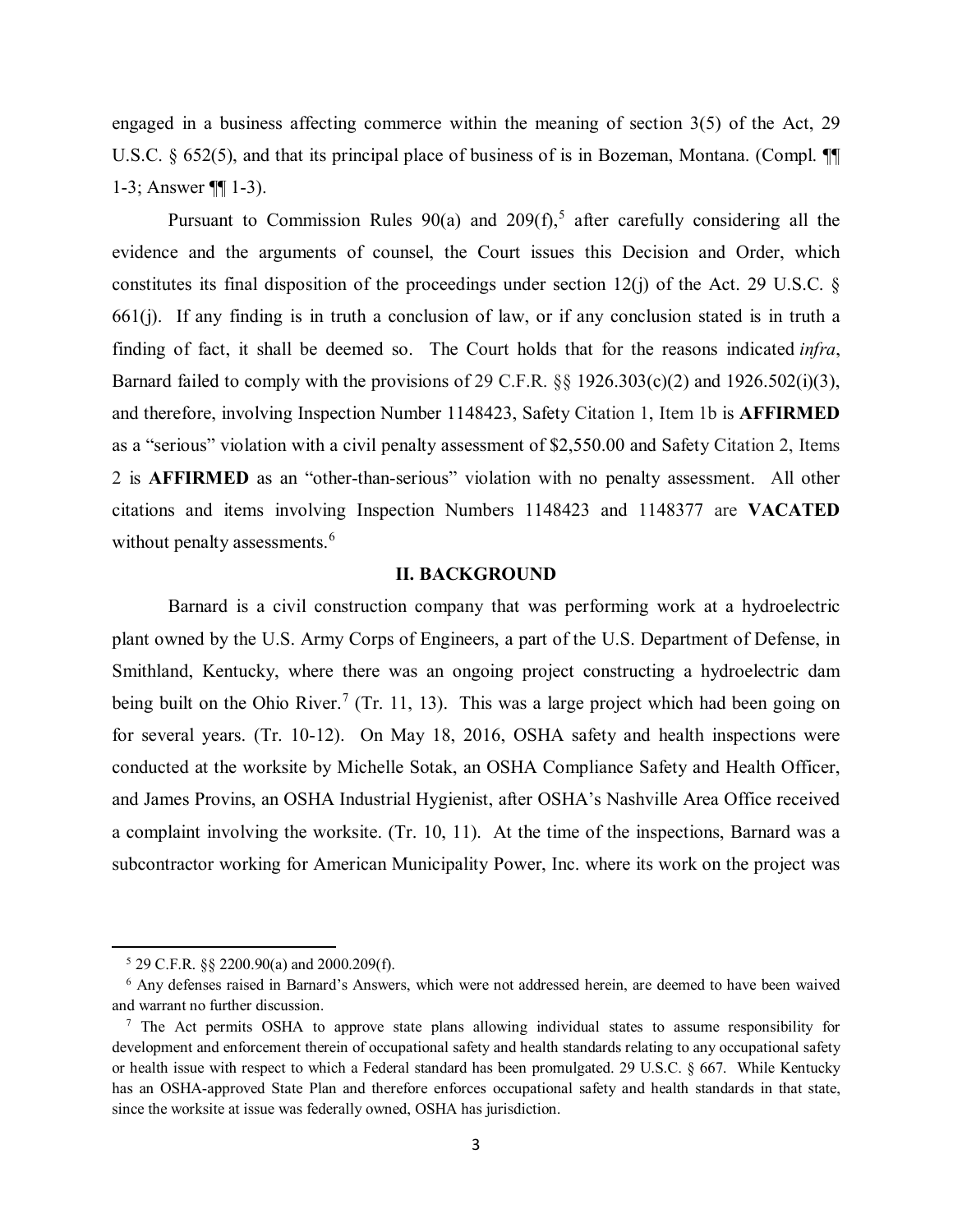limited to the installation of the turbine generators.<sup>[8](#page-3-0)</sup> (Tr. 12). The inspections were focused on the welding shop and the turbine house. (Tr. 14). As a result of the inspections, Sotak issued the Safety citations and Provins issued the Health citations at issue here.

#### **III. ANALYSIS**

The fundamental objective of the Act is to prevent occupational deaths and serious injuries. *Whirlpool Corp. v. Marshall*, 445 U.S. 1, 11 (1980). "To promote this remedial purpose of the statute, the Act and regulations must be liberally construed so as to afford workers the broadest possible protection." *Nat'l Eng'g & Contracting Co. v. Occupational Safety & Health Admin., U.S. Dep't of Labor*, 928 F.2d 762, 767 (6th Cir. 1991) (*citing Whirlpool*, 445 U.S. at 13).<sup>[9](#page-3-1)</sup> To achieve this purpose, the Act imposes two duties on an employer. The first duty is a general duty to provide to "each of his employees employment and a place of employment which are free from recognized hazards that are causing or are likely to cause death or serious physical harm to his employees." 29 U.S.C.  $\S$  654(a)(1). The second duty is a specific duty to "comply with occupational safety and health standards promulgated" by the Secretary. 29 U.S.C. §  $654(a)(2)$ .

The Secretary delegated his authority under the Act to the Assistant Secretary of Labor for Occupational Safety and Health, who heads OSHA, and assigned responsibility for enforcement of the Act to OSHA. See 77 FR 3912 (2012).<sup>10</sup> The Assistant Secretary promulgated the Occupational Safety and Health Standards, otherwise known as the general industry standards, *see* 29 C.F.R. Part 1910, and adopted several industry-specific "established Federal standards," *see* 29 C.F.R. §§ 1910.12–.16, which were previously established by federal

<span id="page-3-0"></span><sup>8</sup> Prior to the inspections, Barnard was relieved of its Construction Manager duties at the project, effective February 29, 2016. Barnard's work originally included construction management services until February 29, 2016, when American Municipality Power (AMP) assumed those services and Barnard became a subcontractor involved only in the installation of the turbine generators.

<span id="page-3-1"></span><sup>9</sup> Under the Act, an employer may seek review in the court of appeals in the circuit in which the violation occurred, the circuit in which the employer's principal office is located, or the District of Columbia Circuit. 29 U.S.C. § 660(a). The Secretary may seek review in the circuit in which the violation occurred or in which the employer has its principal office. 29 U.S.C. § 660(b). This case arose in Kentucky, which is in the Sixth Circuit, and Barnard's home office is based in Bozeman, Montana, which is in the Ninth Circuit. In general, where it is highly probable that a Commission decision would be appealed to a particular circuit, the Commission has applied the precedent of that circuit in deciding the case, "even though it may differ from the Commission's precedent." *Kerns Bros. Tree Serv.*, 18 BNA OSHC 2064, 2067 (No. 96-1719, 2000). The Court therefore applies the precedent of the Sixth Circuit in deciding the case, where it is highly probable that a Commission decision would be appealed to.

<span id="page-3-2"></span><sup>&</sup>lt;sup>10</sup> The Assistant Secretary has authorized OSHA's Area Directors to issue citations and proposed penalties to enforce the Act. *See* 29 C.F.R. §§ 1903.14(a) and 1903.15(a).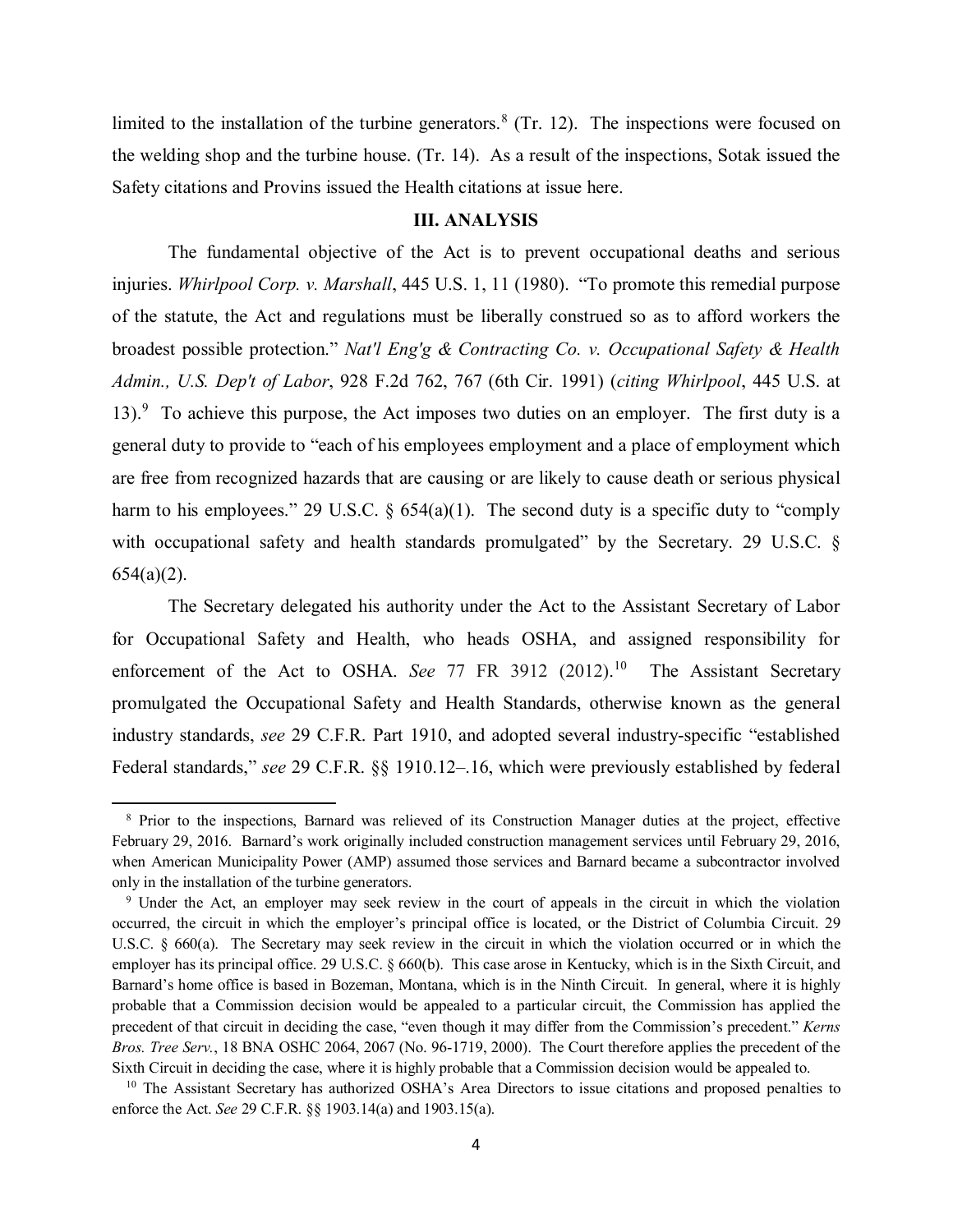statute or regulation, 29 U.S.C. § 652(10), including the construction industry standards of 29 C.F.R. Part 1926, *see* 29 C.F.R. § 1910.12.

Congress also established an "unusual regulatory structure," which "separated enforcement and rulemaking powers from adjudicative powers" and vested the Commission with the "adjudicatory powers typically exercised by a court in the agency-review context." *Martin v. Occupational Safety and Health Review Comm'n*, 499 U.S. 144, 151, 154 (1991). Thus, the "Commission's function is to act as a neutral arbiter and determine whether the Secretary's citations should be enforced[.]" *Martin v. Am. Cyanamid Co.*, 5 F.3d 140, 143 (6th Cir. 1993) (*citing omitted*).

Under the law of the Sixth Circuit, "[t]o establish a prima facie violation of the Act, the Secretary of Labor must show by a preponderance of the evidence that '(1) the cited standard applies to the facts, (2) the requirements of the standard were not met, (3) employees had access to the hazardous condition, and (4) the employer knew or could have known of the hazardous condition with the exercise of reasonable diligence.'" *Mountain States Contractors, LLC v. Perez*, 825 F.3d 274, 279 (6th Cir. 2016) (citation omitted).

## **Employer Knowledge**

For brevity, the Court first addresses the fourth requirement of the Secretary's prima facie case collectively since the same analysis applies to each of the alleged violations. The "fourth and final condition for a prima facie violation of the Act requires that the employer knew of the hazardous condition, or could have known through the exercise of reasonable diligence." *Mountain States Contractors, LLC*, 825 F.3d at 283 (*citing Carlisle Equip. Co.*, 24 F.3d at 792– 93). "The knowledge of a supervisor or foreman . . . can be imputed to the employer." *Id.* at 283-84 (*citing Danis–Shook Joint Venture XXV v. Sec'y of Labor*, 319 F.3d 805, 812 (6th Cir. 2003)). The Secretary "can show constructive knowledge on the part of a supervisor by establishing by a preponderance of the evidence that knowledge of a hazard could have been obtained through the exercise of reasonable diligence." *Id.* at 285 (*citing Carlisle Equip. Co.*, 24 F.3d at 793).

Earl Whitehurst, Barnard's site safety manager, knew of the alleged hazardous conditions, or could have known through the exercise of reasonable diligence, since he performed daily inspections of the site, as well as weekly documented inspections, and was frequently in the shop. (Tr. 20, 24, 29, 34-35). Tracey Chambers, Barnard's project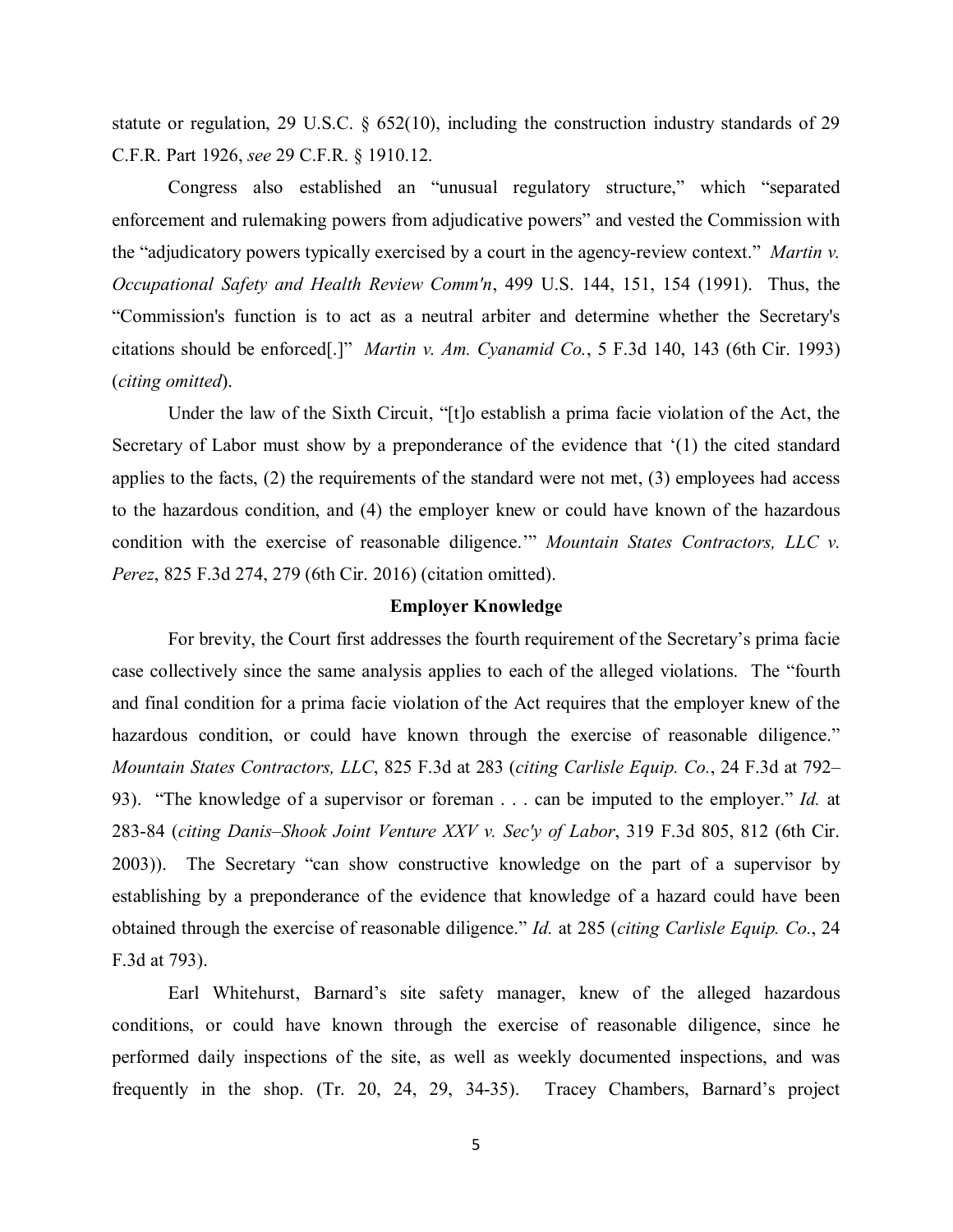superintendent, also knew of the alleged hazardous conditions, or could have known through the exercise of reasonable diligence, since he was also in the turbine house daily. (Tr. 34-35, 135). The violations were in plain sight. (Tr. 20, 24, 29, 34-35). The knowledge of Whitehurst and Chambers are imputed to Barnard. Thus, the Secretary has established the knowledge element of his prima facie cases. <sup>[11](#page-5-0)</sup>

### **Unforseeable Employee Misconduct Defense**

For brevity, the Court also collectively addresses the unforseeable employee misconduct defense. The Sixth Circuit regards a "claim of unforseeable employee misconduct as an affirmative defense to be proved by the employer after the Secretary has made out a prima facie case of a violation of the Act" where "the proper focus in employee misconduct cases is on the effectiveness of the employer's implementation of its safety program[.]" *Brock v. L.E. Myers Co., High Voltage Div.*, 818 F.2d 1270, 1276, 1277 (6th Cir. 1987). The employer bears the burden of establishing an affirmative defense by a preponderance of the evidence. *Faragher v Boca Raton*, 524 U.S. 775, 807 (1998); *Burlington Industries, Inc. v. Ellerth*, 524 U.S. 742, 765 (1998).

"In the Sixth Circuit, in order to successfully assert this defense, an employer must show that it has a thorough safety program, it has communicated and fully enforced the program, the conduct of the employee was unforeseeable, and the safety program was effective in theory and practice." *Danis–Shook Joint Venture XXV v. Sec'y of Labor*, 319 F.3d 805, 812 (6th Cir. 2003). Likewise, the Commission has held as to each alleged violation, the employer bears the burden of proving "(1) that it has established work rules designed to prevent the violation; (2) that it has adequately communicated these rules to its employees; (3) that it has taken steps to discover violations; and (4) that it has effectively enforced the rules when violations have been discovered." *Nooter Construction Co.*, 16 BNA OSHC 1572, 1578 (No. 91-237, 1994).

In its answer, Barnard refers to this defense as an "independent employee action defense" and in its brief only addresses this defense as it relates to 29 C.F.R. § 1926.353(d)(1)(ii), the alleged welding personal protective equipment violation (*see* Resp't's Br. 7), which is not relevant since, as indicated *infra*, the only violations the Secretary has established are §§  $1926.303(c)(2)$  and  $1926.502(i)(3)$ . Further, the Court agrees with the Secretary that while

<span id="page-5-0"></span><sup>&</sup>lt;sup>11</sup> Barnard also asserts as an affirmative defense it "took effective action to eliminate employee exposure to the alleged hazard as soon as alleged violation was discovered or with due diligence could have been discovered." As indicated, the Court finds no merit in this argument.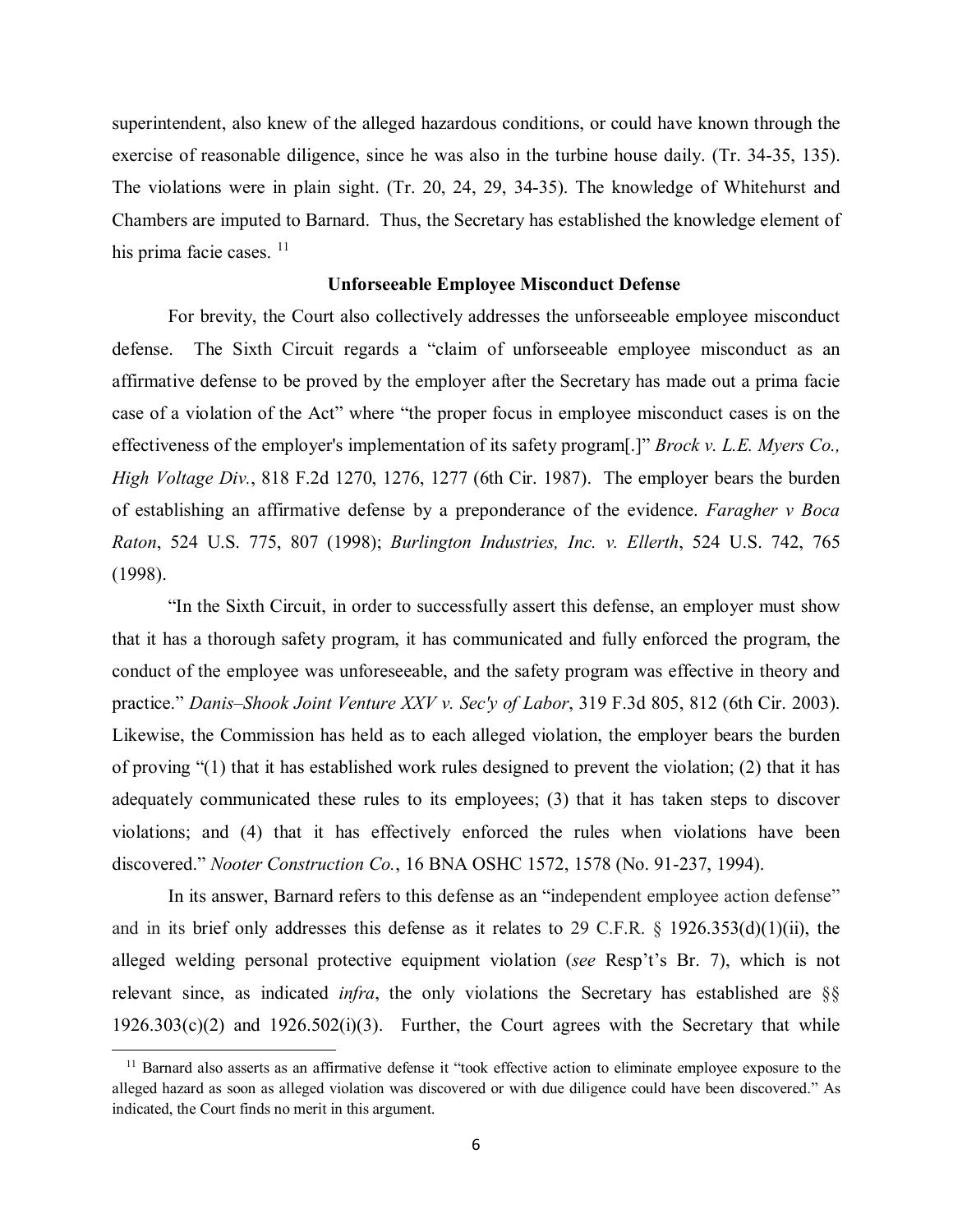"there was testimony in the broad sense, no actual proof was presented of employees being terminated for safety violations, or even of being given written or verbal warnings for safety violations. There was no proof of steps being taken to specifically discover safety violations." (Compl't's Br. 23). Therefore, as to the Safety violations the Secretary has proven, §§  $1926.303(c)(2)$  and  $1926.502(i)(3)$ , Barnard failed to carry its burden of proving (1) that it has established work rules designed to prevent the violations; (2) that it has adequately communicated these rules to its employees; (3) that it has taken steps to discover violations; and (4) that it has effectively enforced the rules when violations have been discovered. Therefore, this defense must fail.

### **A. SAFETY CITATIONS**

# **1. Alleged Serious Violations of 29 C.F.R. § 1926.303(c)(1) & (2)**

In Citation 1, the Secretary issued grouped Items 1a and 1b for alleged serious violations of OSHA's standard relating abrasive wheels and tools. The Secretary alleges in Items 1a and 1b employees were exposed to struck-by hazards in the welding shop on or about May 18, 2016<sup>[12](#page-6-0)</sup> when the bench grinder "was not equipped with a tongue guard that was adjusted properly" and "was not equipped with properly adjusted work rests." The cited standard provides in relevant part that (1) floor stand and bench mounted abrasive wheels "used for external grinding, shall be provided with safety guards (protection hoods)<sup> $13$ </sup> and (2) floor and bench-mounted grinders "shall be provided with work rests which are rigidly supported and readily adjustable. Such work rests shall be kept at a distance not to exceed one-eighth inch from the surface of the wheel." 29 C.F.R. § 1926.303(c)(1) and (2). There is no dispute that the bench grinder did not have guards at the time of the inspection but did have work rests.

### **a. Whether Cited Standard Applied**

Barnard asserts as an affirmative defense "[t]he safety regulations allegedly violated were not applicable to [Barnard's] work activity" and argues in its brief "these regulations only apply to grinders actually in use[.]" (Resp't's Br. 8) (emphasis in original). The Court agrees in part. The cited standard is in Subpart I of the construction industry standards, and under the general requirements of Subpart I, *guards* are required on power operated tools designed to accommodate guards only "when in use." 29 C.F.R. § 1926.300(b)(1). Thus, in conformity with

<span id="page-6-0"></span> $12$  For brevity, since all the citations reference this same alleged violation date, it will not be repeated.

<span id="page-6-1"></span> $13$  The "safety guards" were referred to by the parties as "tongue guards."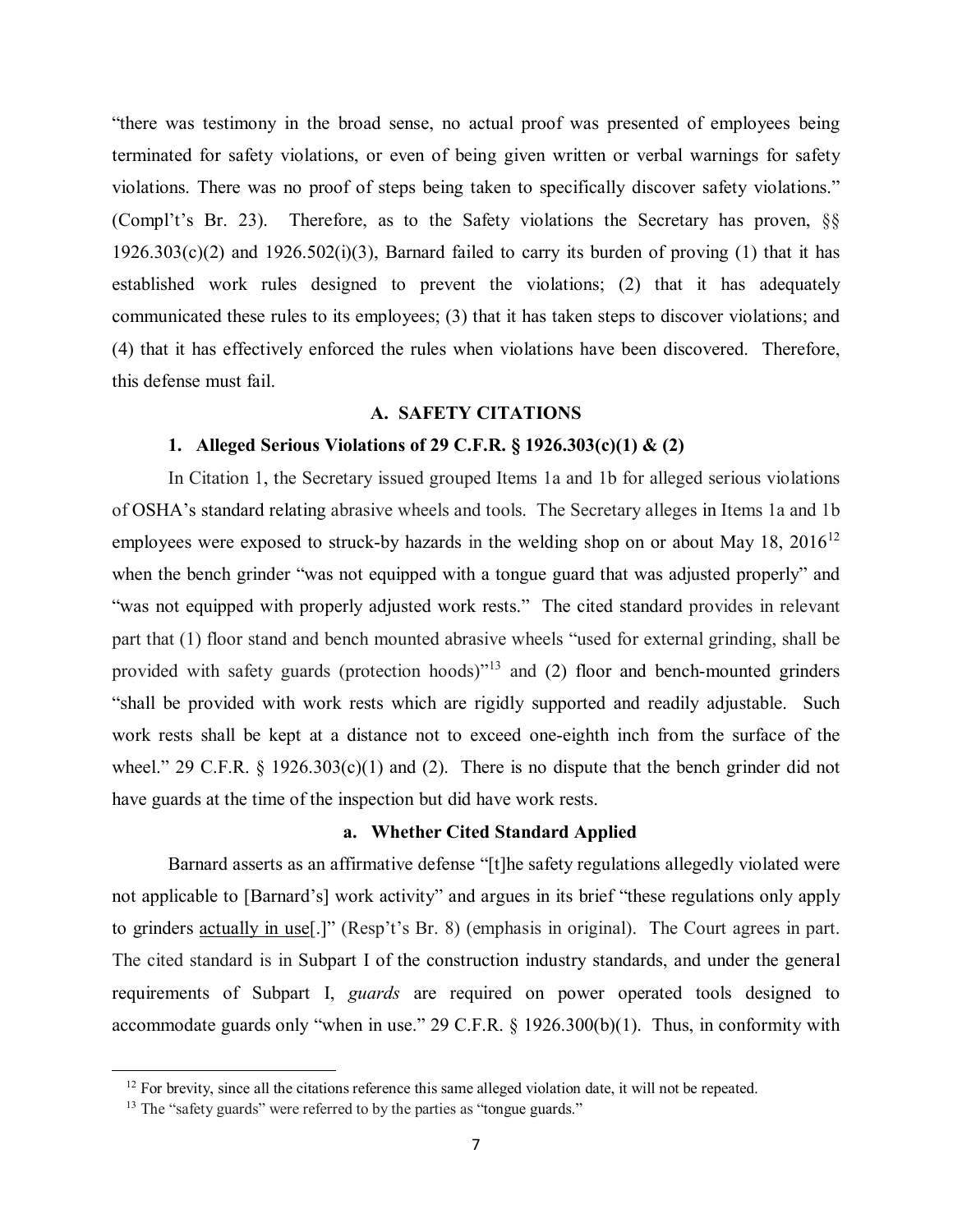section 1926.300(b)(1), before the Secretary can enforce the guarding requirements of section 1926.303(c)(1), he must *first* establish the bench grinder was "in use." Sotak admitted at trial that the cited bench grinder was not in use at the time of the inspection but asserted she was told by one of Barnard's unnamed pipefitters that the grinder has been used the day before the inspection. (Tr. 19). The Court does not credit this testimony since it does not find the value of this evidence probative, reliable or persuasive.<sup>[14](#page-7-0)</sup>

In contrast, John Doerr, one of Barnard's managers at the worksite, testified at trial that the cited grinder was taken out of service after the guard broke and while the company waited for a replacement guard. (Tr. 166). Doerr also testified he had not seen anyone using the grinder during that period before the parts came in. (Tr. 166). Likewise, Matt Jones, another Barnard manager at the worksite, testified he was aware of the grinder being taken out of service, although he could not say when. (Tr. 202). Jones also testified that he had never seen anyone using the grinder without a guard. (Tr. 203). The Court finds both Doerr and Jones to be credible witnesses and credits their live testimony. Thus, the Court concludes the Secretary failed to establish by preponderance of evidence the bench grinder was "in use" as required by section 1926.300(b)(1). Therefore, the Court concludes the Secretary failed to establish section 1926.303(c)(1) applied to the facts. Accordingly, Safety citation 1, Item 1a must be vacated.

As to Item 1b, there is no "when in use" requirement under the general requirements of Subpart I related to work rests. There is no dispute the bench grinder was equipped with work rests, which were required to meet the requirements of section  $1926.303(c)(2)$ . Therefore, section  $1926.303(c)(2)$  applied to the facts.

### **b. Whether Requirements of Standard Met**

Since the cited machine had been provided with work rests, the Secretary was required to prove that the work rests were kept at a distance that exceeded "one-eighth inch from the surface of the wheel." Sotak measured the work rest on the left-hand side to be three-quarters of an inch from the grinding wheel and the work rest on the right-hand side to be three-eighths of an inch

<span id="page-7-0"></span><sup>&</sup>lt;sup>14</sup> Sotak's testimony was not based upon her first-hand knowledge. The Secretary could have, but chose not to, call the unidentified pipefitter to testify at trial, and Barnard did not have an opportunity to test the veracity of that unnamed pipefitter's allegation through cross-examination at trial. Further, the Secretary offered no additional evidence to corroborate the unnamed pipefitter's allegation. Therefore, the Court does not find the value of this evidence probative, reliable or persuasive.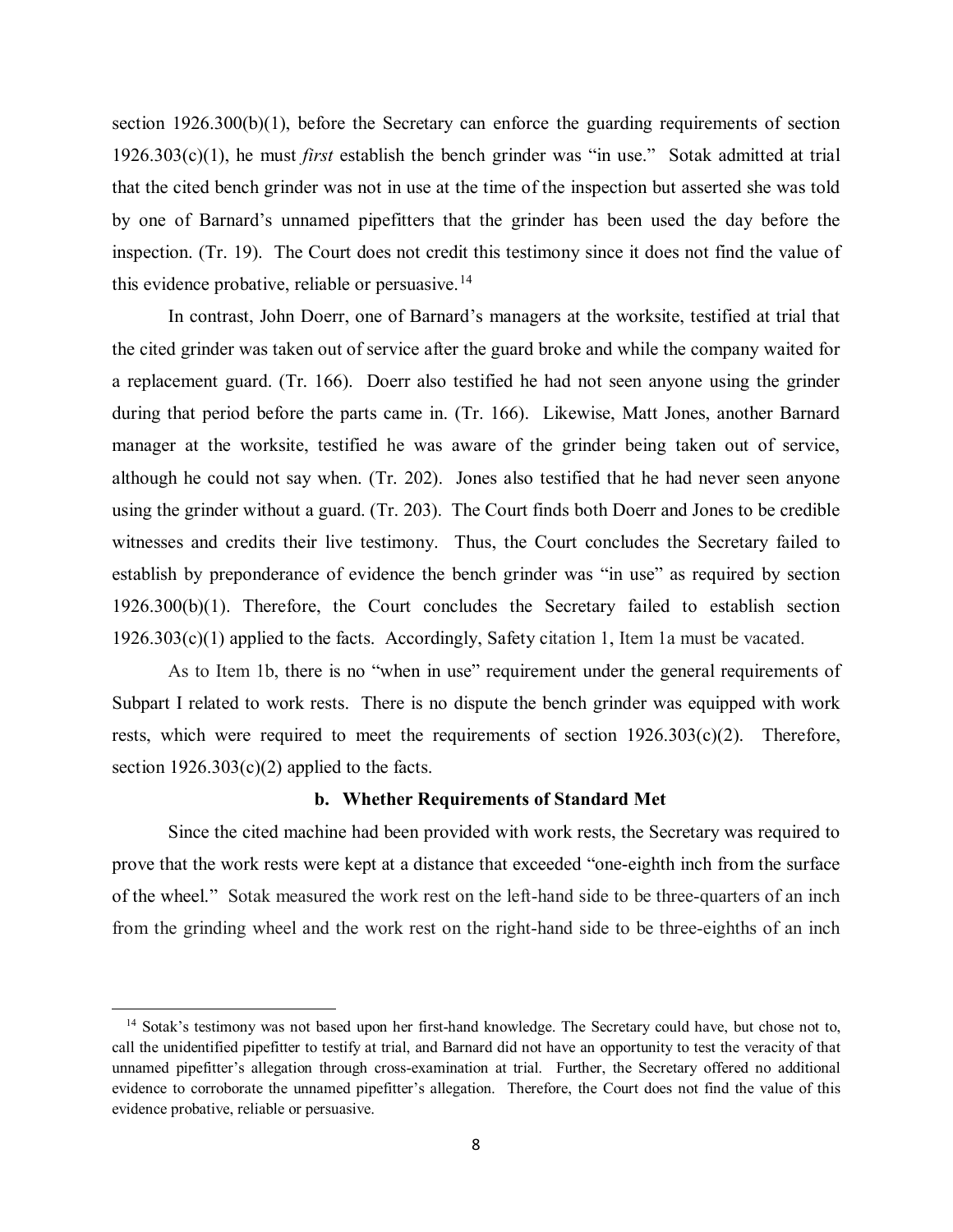from the grinding wheel. (Tr. 22). Therefore, the Court concludes the requirements of paragraph (2) of the cited standard were not met by Barnard.

## **c. Whether Employees had Access to Hazardous Condition**

Barnard argues Sotak "failed to inquire as to whether the grinder work rests were adjusted prior to use and whether the grinder was taken out of use when new guard and rests were ordered. Until these pre-requisites for the application of the regulation are met, the regulation itself does not apply and no citation for violation can be issued." (Resp't's Br. 9). The Court does not agree with Barnard. In *Gilles & Cotting, Inc.*, 3 BNA OSHC 2002 (No. 504, 1976), the Commission adopted a "rule of access based on reasonable predictability." *Gilles* at 2004. Therefore, "[i]f the defective equipment is available for use by the employee and a standard is violated, then a citation should issue." *Gilles* at 2005.[15](#page-8-0)

According to Barnard, "Mike Flynn points out in his testimony, the guards and rests are to be adjusted immediately prior to use so the position of those guards and rests is correct." (Resp't's Br. 9) (*citing* Tr. 221, 222). However, the record does not support this assertion. The cited transcript pages reflect Flynn's testimony related to the adjustments of the *guards*, not the *work rest*. Specifically, Flynn testifies that "a tongue guard before use would need to be adjusted so that's one-quarter inch or less" and "before use the tongue guard needs to be adjusted so that it is a quarter inch or less from the grinding wheel." The cited transcript pages do *not* reflect any testimony by Flynn that adjustments were also made to the work rests before their use. Rather, Flynn simply offers his interpretation that work rests were "not a guard" and require "one-eighth of an inch gap so that the work you're grinding cannot get sucked down into the wheel, but it doesn't protect you from a disintegrating wheel." (Tr. 223).

Nonetheless, the Commission has reiterated that where an employer asserts his intention not to use defective equipment until repaired "and his contention is manifested in overt acts which have denied accessibility to the equipment by the employees, then the employer should not be held in violation of the particular safety standard which might apply to that equipment. If the equipment has been effectively removed from accessibility by the employees, the employer

<span id="page-8-0"></span><sup>15</sup> Properly framed, the Commission's rule of access addresses *employee exposure* to the cited hazard, not the *applicability* of a cited standard. That rule cannot disregard section 1926.300(b)(1)'s limitation that guards are required only "when in use," since the Commission "does not possess the policy-making authority necessary to promulgate or amend substantive rules." *Brock v. Cardinal Indus., Inc.*, 828 F.2d 373, 379 (6th Cir. 1987).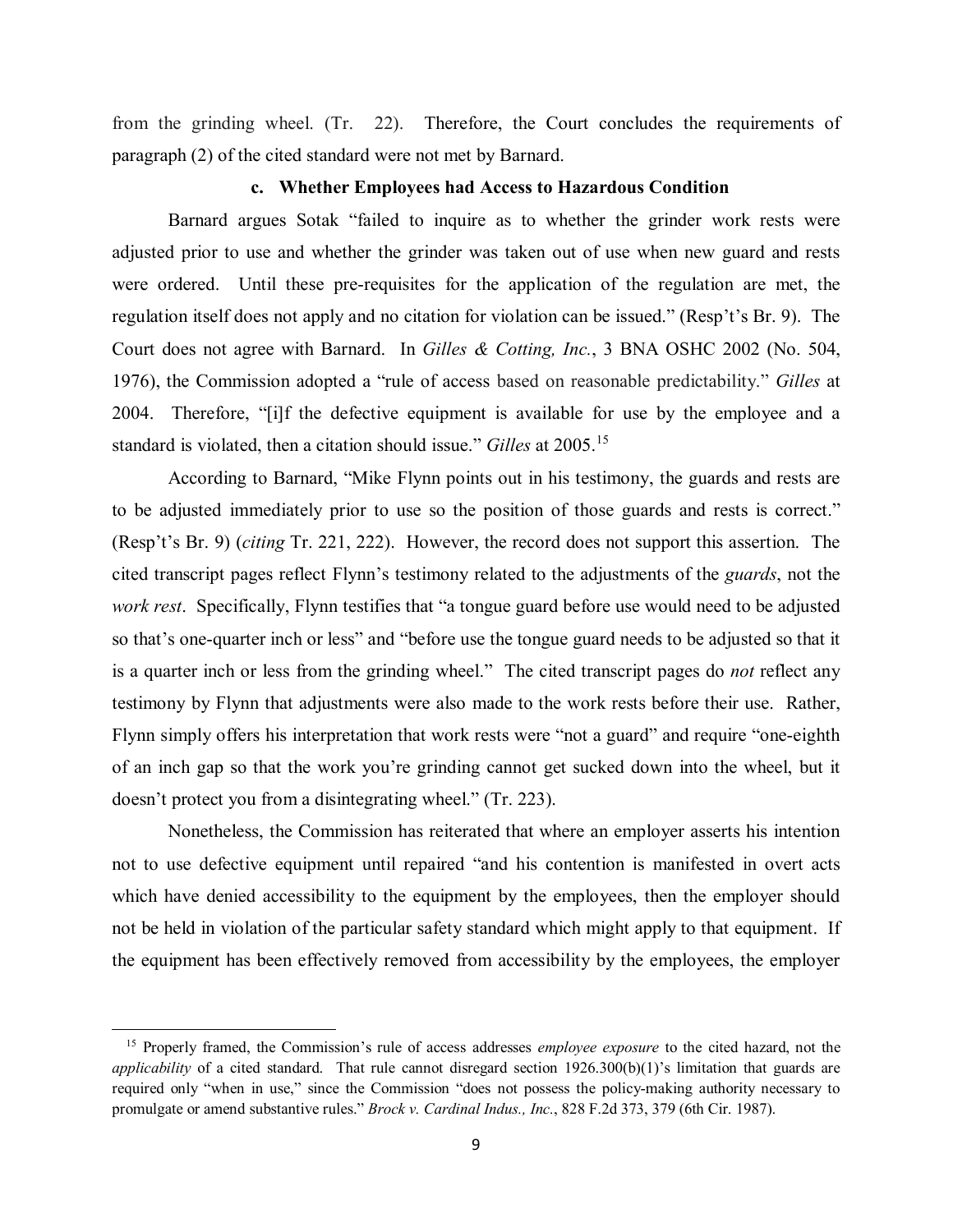has taken positive means to assure safe and healthful working conditions for his employees." *Gilles*, 3 BNA OSHC at 2005.

Doerr testified at trial that the cited grinder has been taken out of service after the guard broke and while the company waited for a replacement guard. (Tr. 166). Jones also testified he was aware of the grinder being taken out of service, although he could not say when. (Tr. 202). Doerr testified he had not seen anyone using the grinder during that period before the parts came in. (Tr. 166). Jones also testified that he had never seen anyone using the grinder without a guard. (Tr. 203). However, neither witness testified as to whether this occurred before or after the inspection. The Court concludes even though Barnard asserts it intended not to use the defective grinder until repaired, it did not take overt acts which denied accessibility to the grinder by the employees. The record does not reflect the cited grinder had been effectively removed from accessibility by the employees. Barnard presented no evidence that the grinder was tagged to alert potential users of the absence of guarding.

The Court therefore concludes the Secretary presented "sufficient evidence about the precise location of the defective equipment and specific duties of employees likely to involve use of such equipment at the particular location to show that some use of the equipment in its defective condition at or around the time of the alleged violation was indeed reasonably predictable." *Pennsylvania Steel Foundry*, 12 BNA OSHC at 2032. Thus, the Secretary has satisfied his burden of proof by demonstrating that the defective equipment was "available for use"—specifically, that the "defective equipment was located where employees could gain access to it and use it in the course of their normal duties." *Id.*

As the Court recognizes, work rests are required to be properly adjusted "to prevent the work from being jammed between the wheel and the rest, which may cause wheel breakage." 29 C.F.R. § 1926.303(e). The Court credits Sotak's testimony that the pipefitters, pipefitter apprentice and welders were exposed to "flying fragments of the wheel if it was to disintegrate" since they would be "located directly in front of the grinder" while using it and "the most likely injury would be a severe contusion or laceration, maybe an eye injury." (Tr. 18, 23, 59). Therefore, the Secretary has established employees access to the hazardous condition. Accordingly, Citation 1, Item 1b must be affirmed.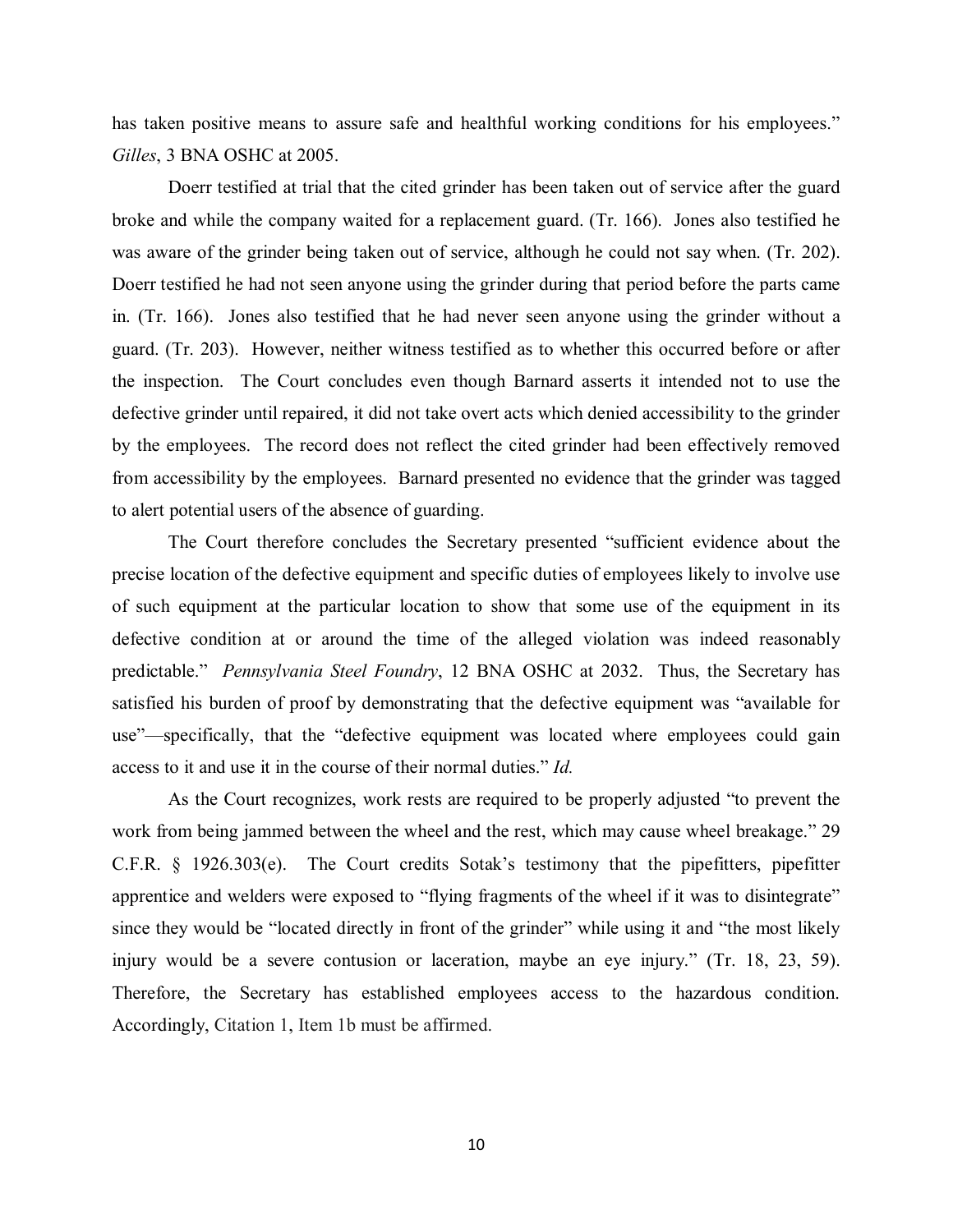#### **2. Alleged Other-Than-Serious Violation of 29 C.F.R. § 1926.300(b)(6)**

In Citation 2, Item 1, the Secretary alleges Barnard committed an "other-than-serious" violation of OSHA's standard relating to anchoring fixed machinery, which mandates machines "designed for a *fixed* location shall be securely anchored to prevent walking or moving." 29 C.F.R. § 1926.300(b)(6) (emphasis added). The citation read in relevant part that "various pieces of equipment, including but not limited to, a drill press, was not anchored to the floor to prevent movement."

### **a. Whether Cited Standard Applied**

"Two categories of standards exist under the OSHA regulations. … The first type of standard incorporates the existence of a specified hazard as an element of a violation" and "requires the Secretary to show actual exposure to a hazardous condition independent of noncompliance with the regulations[.]" *Mayflower Vehicle Sys., Inc. v. Chao*, 68 F. App'x 688, 692 (6th Cir. 2003). Those standards "require the Secretary to show that a hazard exists and that a reasonably prudent and safety-conscious employer would realize the cited condition is hazardous." *Nat'l Eng'g.*, 928 F.2d at 768 (*citing Ray Evers Welding v. OSHRC*, 625 F.2d 726, 731 (6th Cir.1980). Here, the cited standard "incorporates the existence of a specified hazard as an element of a violation, i.e., "to prevent walking or moving" and the Secretary must show actual exposure to a hazardous condition independent of non-compliance with the regulation. Therefore, to show this standard applies to the cited facts, the Secretary must prove the drill press was "designed for a *fixed* location" and must also prove "actual exposure to a hazardous condition."

Sotak testified the cited Ellis drill press was in the welding shop and "was used to drill holes into pipe that was going to be installed in the turbine house." (Tr. 25, 27). The height of the drill press was "a little over five feet" and although she did not know the exact weight, "it was very heavy" and the base was "probably about one-and-a-half to two feet by two feet." (Tr. 26). According to Sotak, the employee "would place the pipe, whatever length of pipe, into those vise grips. The vise grips would hold the piece and the drill would come down and drill the hole." (Tr. 27). However, Doerr testified "We would augment pipe stands, small pieces of iron. If we had to drill holes in it for whatever reason. If a part came and didn't have the correct holes drilled in it, we would use it for that. It was primarily used for small items." (Tr. 167). The Secretary did not rebut this testimony, which the Court credits.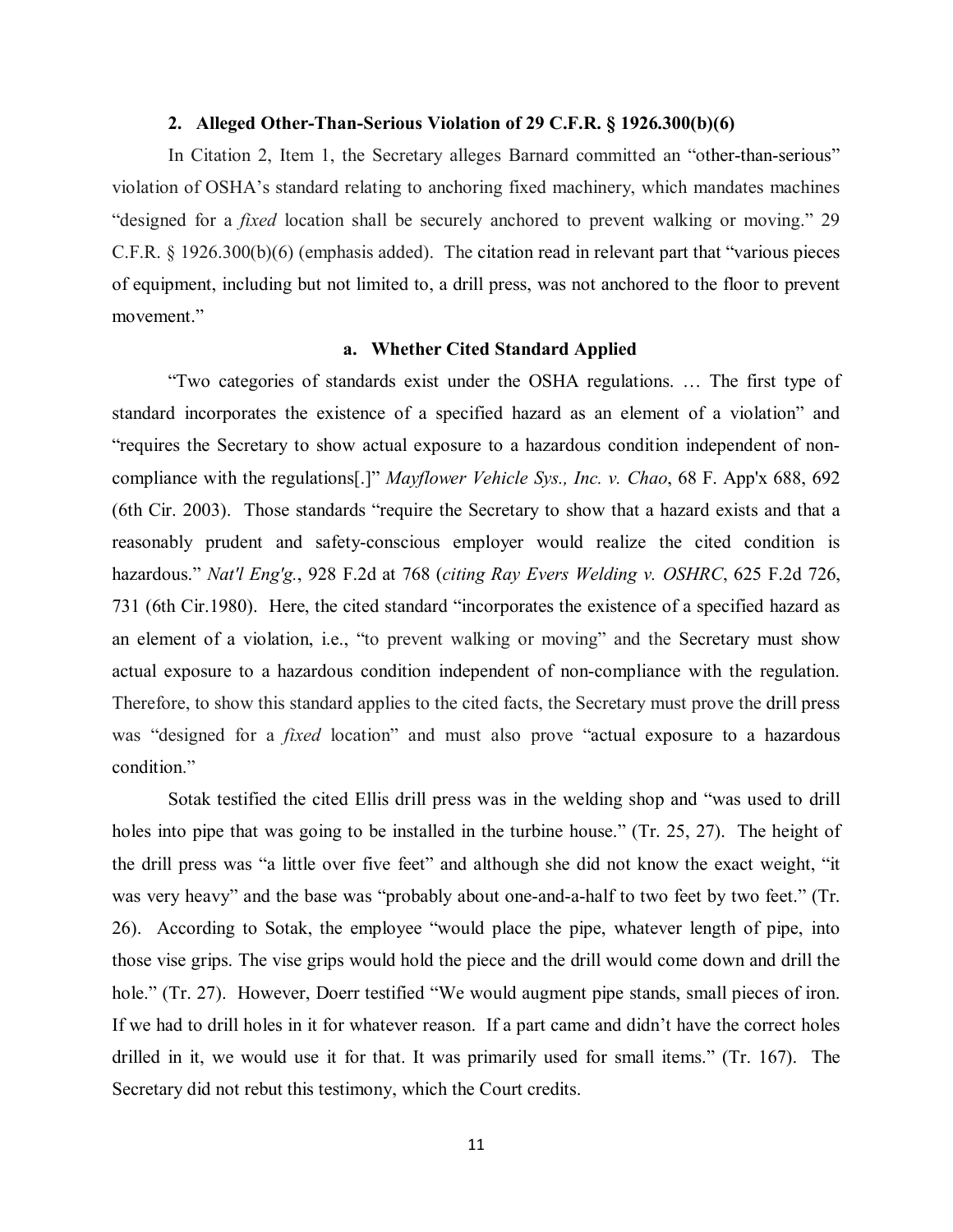According to Sotak, on the base, there were two anchor points on each side, and "bolts could be screwed in through those anchor points and into the floor." (Tr. 26-27). Therefore, Sotak opined it was designed for a fixed location "because the base has four anchor parts where it can be fixed to the floor." (Tr. 25; *see also* Ex. C-5). In Sotak's opinion, a struck-by hazard existed "if the drill press was to move." (Tr. 27). According to Sotak, the "vibration of the machine could … cause the drill press to shimmy or to walk." (*Id.*) However, Sotak admitted that "due to the weight of the machine itself," she would not expect significant movement. (Tr. 28).

To determine the meaning of a standard, "the Commission and the courts consider the language of the standard, the legislative history, and, if the drafter's intent remains unclear, the reasonableness of the agency's interpretation." *Oberdorfer Indus., Inc.*, 20 BNA OSHC 1321, 1330 (Nos. 97-0469 & 97-0470, 2003) (*citing Arcadian Corporation*, 17 BNA OSHC 1345, 1346 (No. 93-3270, 1995), *aff'd*, 110 F.3d 1192 (5th Cir. 1997)). "Here, the language of the standard does not define or describe 'machines designed for a fixed location.' Nor does the standard's legislative history provide guidance for interpreting its meaning." *Id.*[16](#page-11-0) 

"[W]here the meaning of regulatory language is not free from doubt, the reviewing court should give effect to the agency's interpretation so long as it is reasonable." *Kutty v. U.S. Dep't of Labor*, 764 F.3d 540, 547 (6th Cir. 2014) (*citing Martin*, 499 U.S. at 150). Further, "the Secretary's litigating position before [the Commission] is as much an exercise of delegated lawmaking powers as is the Secretary's promulgation of a ... health and safety standard." N*. Fork Coal Corp. v. Fed. Mine Safety & Health Review Comm'n*, 691 F.3d 735, 742 (6th Cir. 2012) (*citing Sec'y of Labor v. Excel Mining, LLC*, 334 F.3d 1, 6 (D.C.Cir. 2003)). Thus, the Supreme Court has held that litigating positions are entitled to deference when they are not "post hoc rationalization[s]" of previous agency actions. *Martin*, 499 U.S. at 156–57.

Although Barnard admits the drill press had "four openings for foundation bolts," it argues the press was "a portable drill press designed to be moved and used in multiple locations for light work." (Resp't's Br. 10). Barnard relies in part on the testimony of Doerr that "we had to augment and rearrange the shop a couple of times, based on our crew sizes and what we were doing. So yes, we had to move it around. Where you saw it there is probably the second or third location inside that area." (Resp't's Br. 10; *see also* Tr. 167). However, as Judge Phillips

<span id="page-11-0"></span><sup>16</sup> *See* 58 FR 35076-01 (June 30, 1993).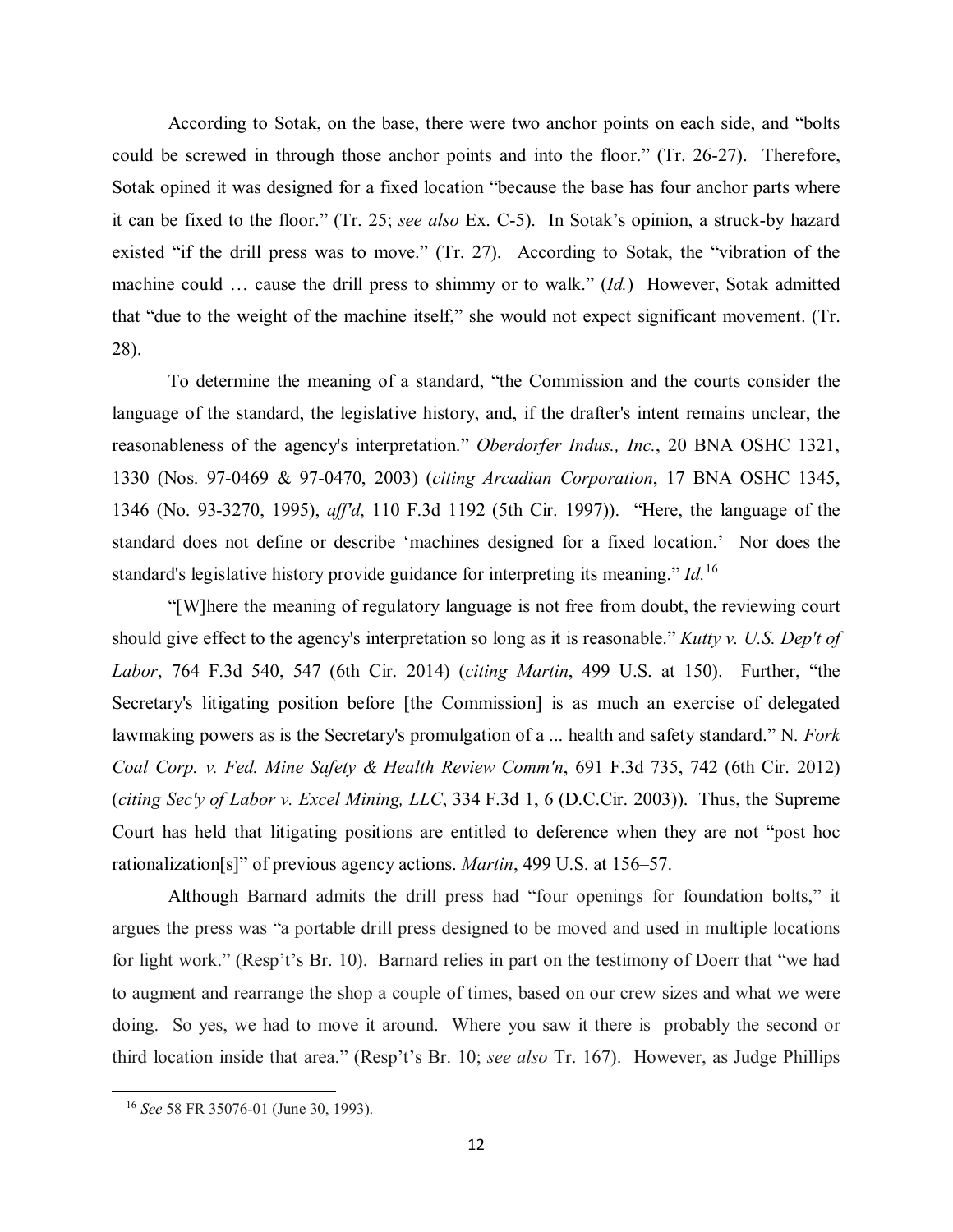noted in *American Recycling*, "[a] temporary work flow configuration does not change the nature of the machine's design." *Am. Recycling & Mfg. Co., Inc.*, 25 BNA OSHC 1709, 1755 (Nos. 13- 1101 & 13-1102, 2015), *aff'd in relevant part*, *Am. Recycling & Mfg. Co. v. Sec'y of Labor*, No. 15-3903-AG, --- Fed.Appx. ---, 2017 WL 362702 (2d Cir. Jan. 23, 2017). The Court agrees with Judge Phillips and concludes Doerr's testimony does not change the nature of the machine's *design*. The Court concludes the Secretary has established the drill press was "designed for a *fixed* location."

However, Barnard also relies on page 3 of the Ellis Drill Press Model 9400 Instruction Manual, which states it "is advisable to bolt the machine to the floor when *large* work pieces are drilled." (*Id.*) (*citing* Ex. R-2 p. 3) (emphasis added). "When regulatory language is not specific enough … industry sources may be considered." *Corbesco, Inc.*, 926 F.2d 422, 427 (5th Cir. 1991). Having considered the manual, and taking into account the cited drill press "was primarily used for small items" and "was very heavy," the Court concludes the Secretary's evidence insufficient to establish the "vibration of the machine could … cause the drill press to shimmy or to walk." As indicated *supra*, since the cited portion of the standard incorporates the existence of a specified hazard as an element of a violation," i.e., the cited machine was "walking or moving," to establish the regulation applied, the Secretary was required to prove "actual exposure to [that] hazardous condition independent of non-compliance with the regulations." *Mayflower Vehicle Sys.*, 68 F. App'x at 692. The Secretary failed to meet this burden. Thus, the Court concludes the Secretary has failed to prove the cited portion of the standard applies to the facts. Accordingly, Safety 2, Item 1, must be vacated.

## **3. Alleged Other-Than-Serious Violation of 29 C.F.R. § 1926.502(i)(3)**

Citation 2, Item 2 asserts Barnard committed an other-than-serious violation of OSHA's fall protection standard related to hole covers, which provides "[c]overs for holes in floors, roofs, and other walking/working surfaces shall . . . be secured when installed so as to prevent accidental displacement by the wind, equipment, or employees." 29 C.F.R. § 1926.502(i)(3). The citation read in relevant part that "employees were exposed to tripping or stepping into holes when pipe troughs were not securely covered."

### **a. Whether Cited Standard Applied**

According to Sotak, Barnard was cited for this violation since there were numerous floor holes (referred to by the parties as "troughs") running through the turbine house covered with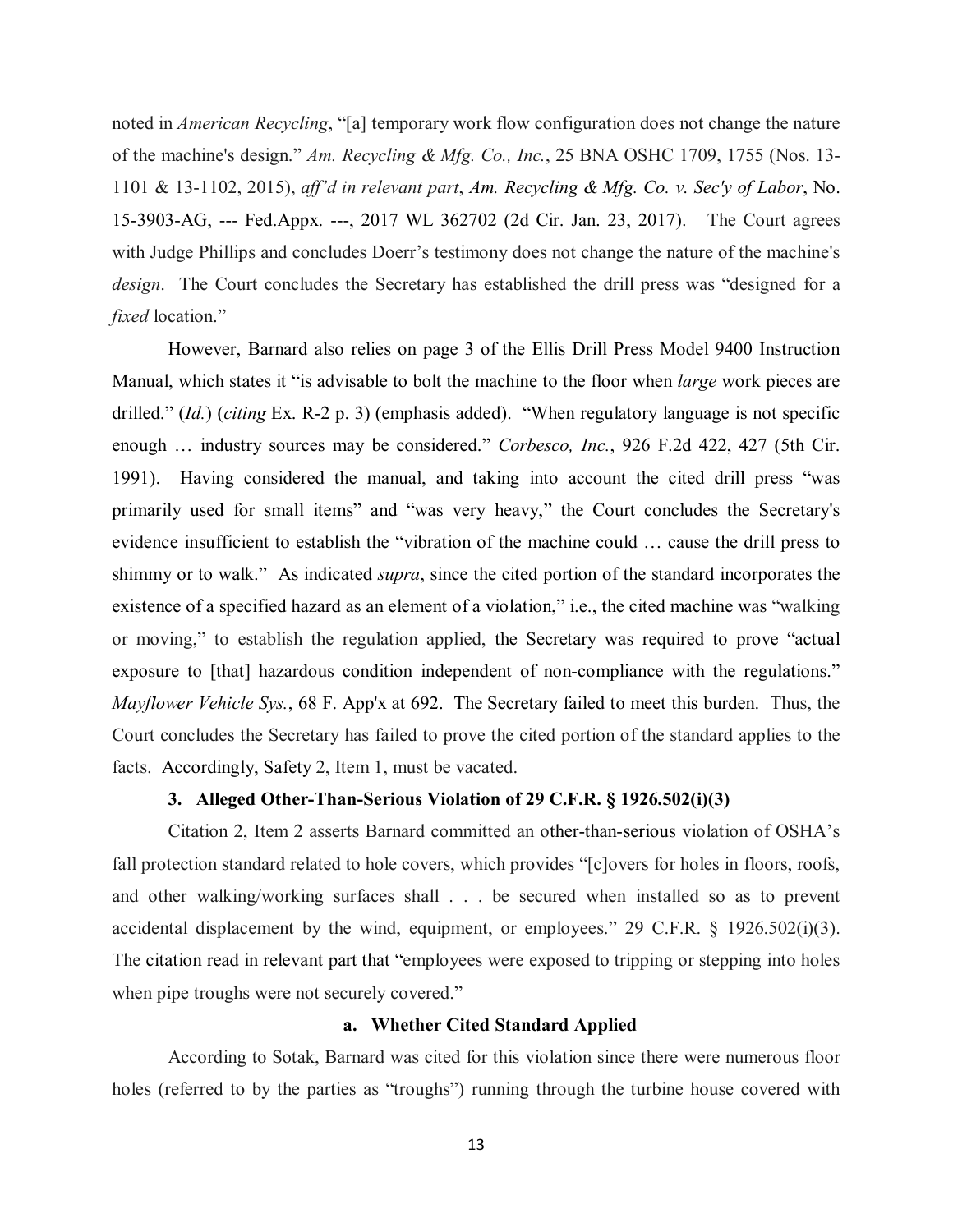two-by-ten scaffold boards, which were not secured. (Tr. 31; *see also* Ex. C-8, Ex. C-9). "Hole means a gap or void 2 inches (5.1 cm) or more in its least dimension, in a floor, roof, or other walking/working surface." 29 C.F.R. § 1926.500(b). Sotak measure the troughs to be one foot six inches by three feet in size and approximately nineteen inches deep. (Tr. 31, 32; *see also* Ex. C-8, Ex. C-9). Barnard does not dispute that the pipe troughs were "holes" as defined by the standard. Therefore, the cited standard applies to the facts.

### **b. Whether Requirements of Standard Met**

There is no dispute that the troughs were covered only with two-by-ten scaffold boards that were not secured. Sotak opined the covers could be secured by drilling something into the cement floor. (Tr. 44). She also testified she had seen a frame used that allowed boards to sit in the frame so they could not be moved, sometimes anchored to the cement, and sometimes not. (Tr. 45, 47). The Court credits this testimony and concludes the requirements of the cited standard were not met by Barnard.

# **c. Whether Employees had Access to Hazardous Condition**

There is no dispute that employees moved through this area carrying materials, ladders and mechanical equipment, including pipefitters, pipefitter apprentices, and welders in the area daily. There were over a hundred employees working in the turbine house and numerous employees move through this area carrying materials, ladders and mechanical equipment, including pipefitters, pipefitter apprentices, and welders working in the area daily. (Tr. 33). Sotak opined, and the Court agrees, those materials being carried could displace the boards themselves." (Tr. 33). Thus, the Court agrees with Sotak that employees were exposed to a hazard of "tripping or stepping into the floor holes or floor troughs." (Tr. 33). Therefore, the Court concludes the Secretary has shown by a preponderance of evidence employees had access to the hazardous condition. Thus, the Court concludes Items 5a and 5b should be affirmed

#### **d. Feasibility of Abatement**

Barnard argues the abatement method suggested by Sotak "creates another significant hazard which the regulation itself was intended to prevent, employees tripping on the cover system." (Resp't's Br. 11). The Court finds no merit in Barnard's argument since Sotak testified when she had seen a frame used that allowed boards to sit in the frame so they could not be moved, it "would be flush with the boards themselves." (Tr. 45). Further, contrary to Barnard's assertion, there is no evidence in the record the "fix recommended by [Sotak] creates a tripping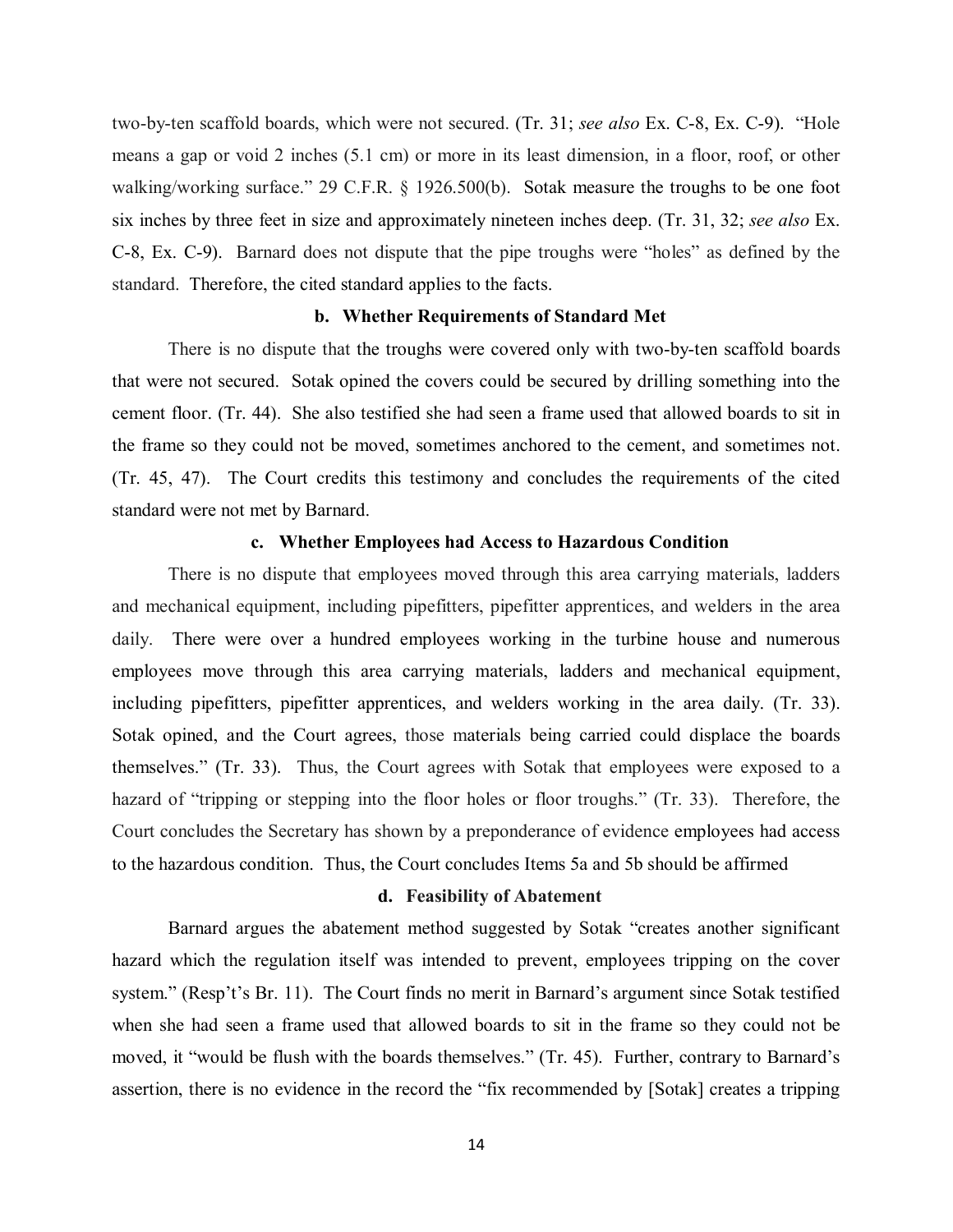hazard as well as safety hazards by placing anchor bolts in the concrete." (Tr. 46). Therefore, the Court finds the Secretary's proposed abatement method was a feasible and acceptable abatement method to correct the hazard both technologically and economically.

Further, Barnard failed to raise this defense in its answers or at the pretrial conference and has waived it since it was addressed for the first time in its brief. Although not articulated as such, the Court deems Barnard's argument to be the affirmative defense of "infeasibility."<sup>17</sup> "To establish infeasibility as an affirmative defense, an employer must show that: '(1) the means of compliance prescribed by the applicable standard would have been infeasible, in that (a) its implementation would have been technologically or economically infeasible or (b) necessary work operations would have been technologically or economically infeasible after its implementation, and (2) there would have been no feasible alternative means of protection.'" *Altor, Inc.*, 23 BNA OSHC 1458, 1471 (No. 99-0958, 2011) (*quoting V.I.P. Structures, Inc.*, 16 BNA OSHC 1873 (No. 91-1167, 1994)). *See also A. J. McNulty & Co.*, 19 BNA OSHC 1121, 1129 (No. 94-1758, 2000).[18](#page-14-1) Assuming *arguendo* Barnard has not waived this defense, it failed to prove the means of compliance prescribed by the applicable standard would have been infeasible and failed to show that there were no feasible alternative means of protection. Therefore, Barnard failed to establish the affirmative defense of infeasibility.

## **e. Controlling Employer**

In its answer, Barnard asserts as an affirmative defense it "did not have control over aspects of the work environment which are the subject of these Citations" and that it "notified [the] controlling contractor several times asking for hazards to be remedied." In its brief, Barnard also argues it "took action to correct this issue when it had the authority to do so" during the time that it was the Construction Manager when it "would put up yellow caution tape to warn people of the troughs and their coverings," but "at the time of the inspection May 18, 2016, Barnard was no longer the Construction Manager and did not have the authority to continue to take such measures." (Resp't's Br. 12) (*citing* Tr. 147). Thus, Barnard argues it "did not fail to secure the trough covers, American Municipality Power failed to do so." (*Id.*) The Court

<span id="page-14-0"></span><sup>17</sup> The impossibility defense was changed to an infeasibility defense by the Commission in *Dun-Par Engineering Form Co.,* 12 BNA OSHC 1949 (No. 79-2553, 1986).

<span id="page-14-1"></span><sup>18</sup> *See also*, *Falcon Steel Co.*, 16 BNA OSHC 1179, 1186–87 (No. 89–2883, 1993) (separately analyzing infeasibility of implementation and infeasibility of operations); *Seibel Modern Mfg. & Welding Corp.*, 15 BNA OSHC 1218, 1226–28 (No. 88–821, 1991) (citing cases regarding infeasibility of implementation and infeasibility of operations).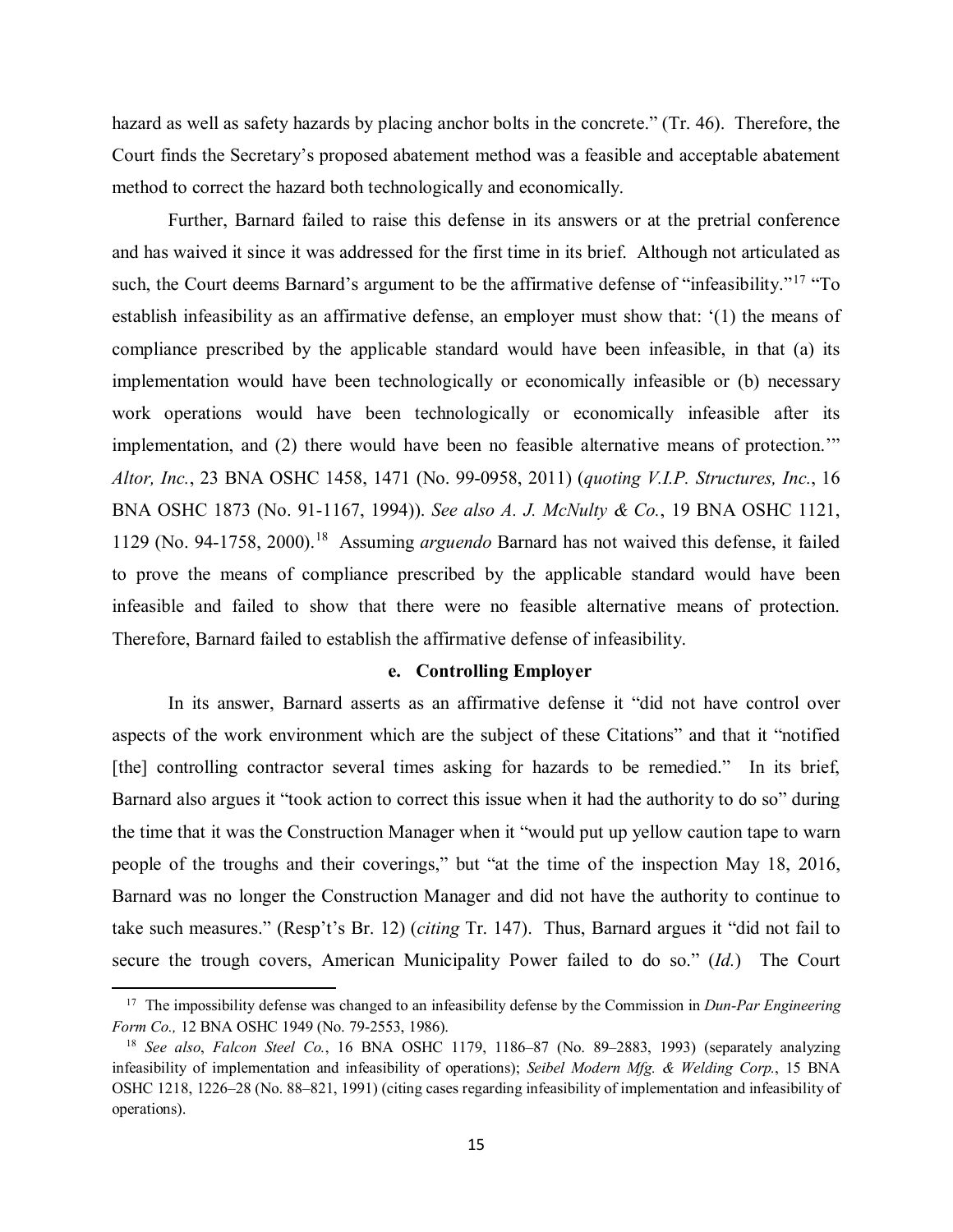disagrees. Putting up yellow caution tape does not comport with the requirements of the cited standard, which requires covers for holes "be secured when installed so as to prevent accidental displacement by the wind, equipment, or employees." 29 C.F.R. § 1926.502(i)(3). Barnard presented no evidence that it did not have the authority to implement either of the abatement measures suggested by Kotak. And as indicated *supra*, Barnard failed to prove infeasibility of compliance.

"It is well settled that each employer is responsible for the safety of its own employees." *Cent. Florida Equip. Rentals, Inc.*, 25 BNA OSHC 2147, 2180 (No. 08-1656, 2016) (*citing RMS Consulting, LLC*, 20 BNA OSHC 1994, 1997 (No. 03-0479, 2004)). "On a multi-employer work site, OSHA may appropriately cite a subcontractor where employees are exposed to a hazard." *Id.* Here, Barnard controlled its work in the welding shop and the turbine house and was responsible for creating the hazardous situation by covering the troughs with two-by-ten scaffold boards that were not secured and allowed or directed its employees to move through this area carrying materials, ladders and mechanical equipment. As Sotak testified, and the Court agrees, even if Barnard was no longer the Construction Manager, it still had a responsibility to protect its employees.<sup>[19](#page-15-0)</sup> (Tr. 35). Accordingly, Citation 2, Item 2 must be affirmed.

## **B. HEALTH CITATION**

### **1. Hazard Communication Standard**

The Hazard Communication standard, 29 C.F.R. § 1910.1200, requires employers "to provide information to their employees about the hazardous chemicals to which they are exposed, by means of a hazard communication program[.]" 29 C.F.R. § 1910.1200(b)(1). The standard defines a "hazardous chemical" as "any chemical which is classified as a physical hazard or a health hazard, simple asphyixiant, combustible dust, pyrophoric gas, or hazard not otherwise classified." 29 C.F.R. § 1910.1200(c). Health Citation 1, Items 1 and 2 allege serious violations of subsections (e) and (g) of that standard.

<span id="page-15-0"></span><sup>19</sup> Barnard also asserts as affirmative defenses it "did not have control over aspects of the work environment which are the subject of these Citations," that it "notified [the] controlling contractor several times asking for hazards to be remedied," that it "exercised due diligence to protect employees from hazards and any alleged hazard was of short duration, transitory in nature and/or created by and known only to sub-tier contractors or the owner/general," and that it "acted as a reasonably prudent employer and planned for those hazards which it expected its employees to be exposed." The Court finds no merit in these arguments.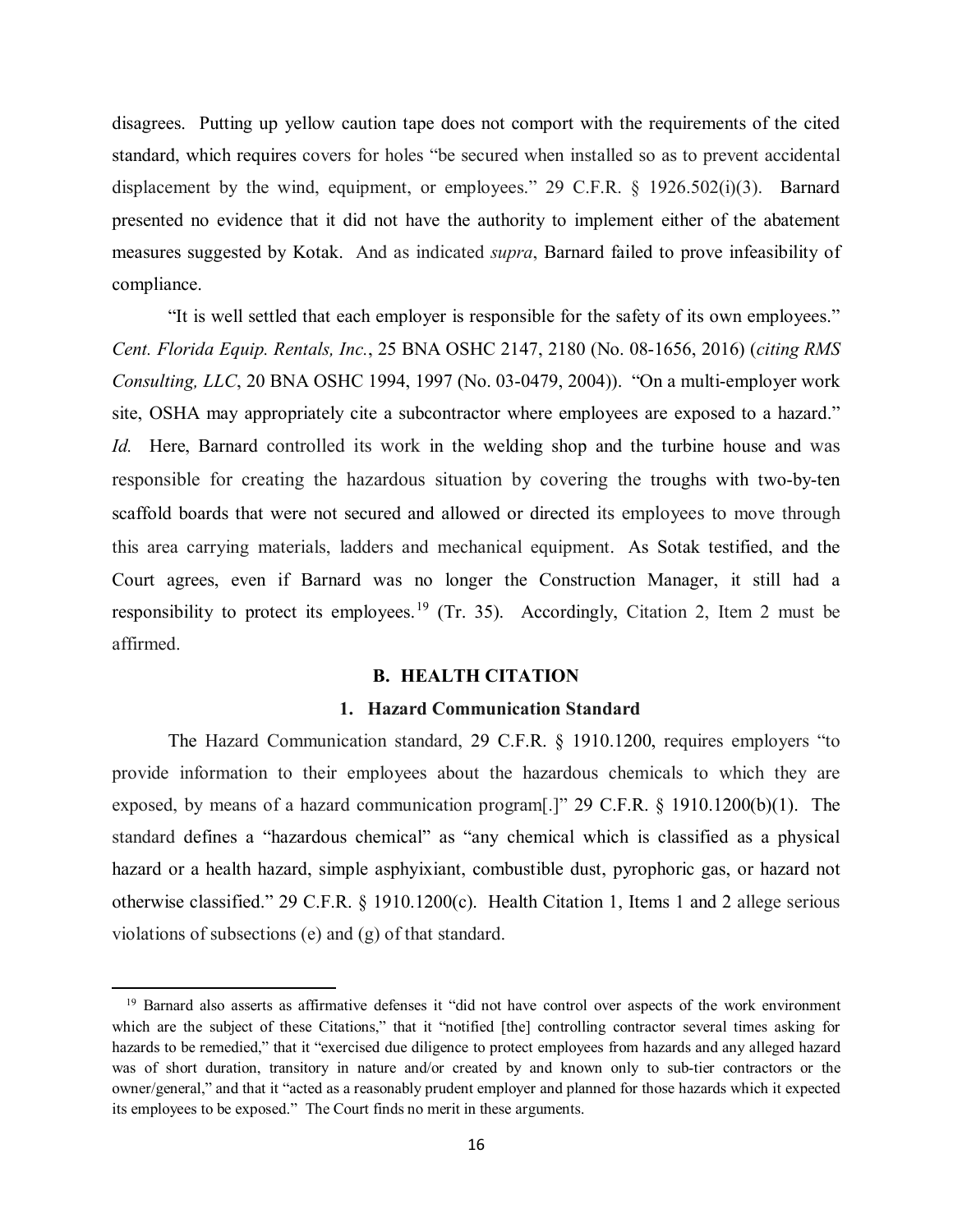Subsection (e) mandates an employer's hazard communication program must include a "list of the hazardous chemicals known to be present," which "may be compiled for the workplace as a whole or for individual work areas[.]" 29 C.F.R. § 1910.1200(e)(1)(i). The citation read in relevant part that "employees were exposed to cutting oil, argon, oxygen, and acetylene compressed gases (eye, skin, and respiratory irritants) when welding stainless steel pipe and the employer did not compile a complete list of the hazardous chemicals known to be present."

Subsection (g) requires an employer to "maintain in the workplace copies of the required safety data sheets for each hazardous chemical, and shall ensure that they are readily accessible during each work shift to employees when they are in their work area(s). (Electronic access and other alternatives to maintaining paper copies of the safety data sheets are permitted as long as no barriers to immediate employee access in each workplace are created by such options.)" 29 C.F.R. § 1910.1200(g)(8). The citation alleges employees "were exposed to cutting oil, argon, oxygen, and acetylene compressed gases (eye, skin, and respiratory irritants) when welding the stainless steel and the employer did not maintain in the workplace copies of the required safety data sheets for each hazardous chemical."

### **a. Whether Cited Standard Applied**

The purpose of the hazard communication standard "is to ensure that the hazards of all chemicals produced or imported are classified, and that information concerning the classified hazards is transmitted to employers and employees." 29 C.F.R. § 1910.1200(a)(1). The hazard communication standard "applies to any chemical which is known to be present in the workplace in such a manner that employees may be exposed under normal conditions of use or in a foreseeable emergency." 29 C.F.R. § 1910.1200(b)(2). Barnard does not dispute that hazardous chemicals, as defined in the standard, were known to be present at the worksite. Therefore, the cited provisions of the standard apply to the facts.

### **b. Whether Requirements of Standard Met**

Provins testified that when completing the walk-through during the inspection, he requested to review Barnard's chemical list, and oxygen, argon, acetylene, and cutting oil were "missing from the chemical list." (Tr. 76, 77, 80). Thus, although Provins admits Barnard did have a chemical list, he asserts it was "a partial incomplete," a "partial list of materials used by employees onsite." (Tr. 77, 83). "The one that Mr. Whitehurst provided to me to review did not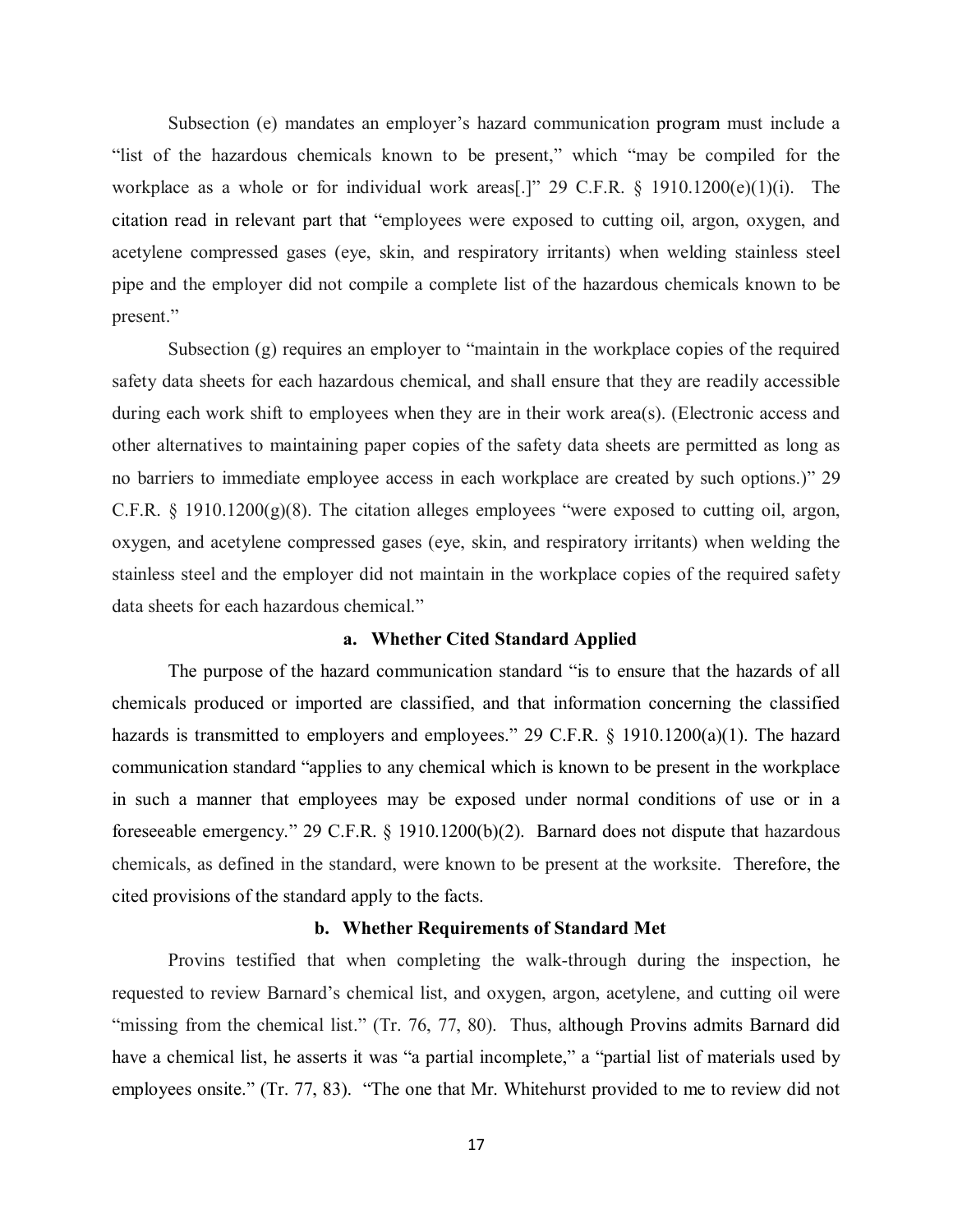contain [the materials that I had observed] at the time that I was there." (*Id.*) This included oxygen in compressed gas cylinders, argon in compressed gas cylinders, and acetylene in compressed gas cylinders. These gases, which were used in welding, were located at the outside of the mechanical or pipe shop. (Tr. 76, 78, 83; *see also* Ex. C-11, Ex. C-12, Ex. C-13). There were also chemicals inside the mechanical shop, including compressed gas cylinders of argon and oxygen. These gases were used for welding or cutting. Oxygen, argon, and acetylene were not the respondent's chemical list. Cutting oil was also being used, and not on the chemical list. (Tr. 79-80; *see also* Ex. C-14, Ex. C-15).

Barnard argues "the regulation further states that the list may be either compiled for the workplace as a whole or for individual work areas," and Provins "failed to inquire as to whether the identified chemicals were listed in a specific list for the individual work area." (Resp't's Br. 4). Thus, Barnard argues the Secretary "has the burden of proof to show that there was no written list of the specific chemicals the inspector identified" and has failed to show that OSHA asked "for the list in the appropriate work area to verify whether those chemicals were on that list." (*Id.*) The Court agrees with Barnard.

Since subsection (e) of the standard permits an employer to compile a list of the hazardous chemicals known for individual work areas, the Secretary was required to prove that Barnard did not have a required list of the hazardous chemicals known for its individual work areas. However, Provins uncontroverted testimony was that during the inspection he requested to review "the chemical list" of the employer, not that he requested the list of the hazardous chemicals known for the individual work areas. (Tr. 76). Flynn's uncontroverted testimony was that different lists were present in the turbine area compared to the fabrication area. (Tr. 225). Thus, the Court concludes the Secretary failed to establish a violation of subsection (e). Therefore, Citation 1, Item 1 must be vacated, along with the penalty assessment.

 Provins also testified that when he requested to review the safety data sheets for some of the materials observed, "gases and stuff," Whitehurst, "basically after an hour of request, brought their safety data sheet book and we looked through the book and could not find safety data sheets for the cutting oil . . . the acetylene, the argon gas or the oxygen compressed gas cylinders." (Tr. 84-85). The missing data sheets were later produced to Provins during the inspection by Patrick Morrison, one of the project engineers, after Morrison "pulled them from a website" but "he did not have them at the time of request." (Tr. 85, 86; *see also* Ex. C-17 – Ex. C-20). However, the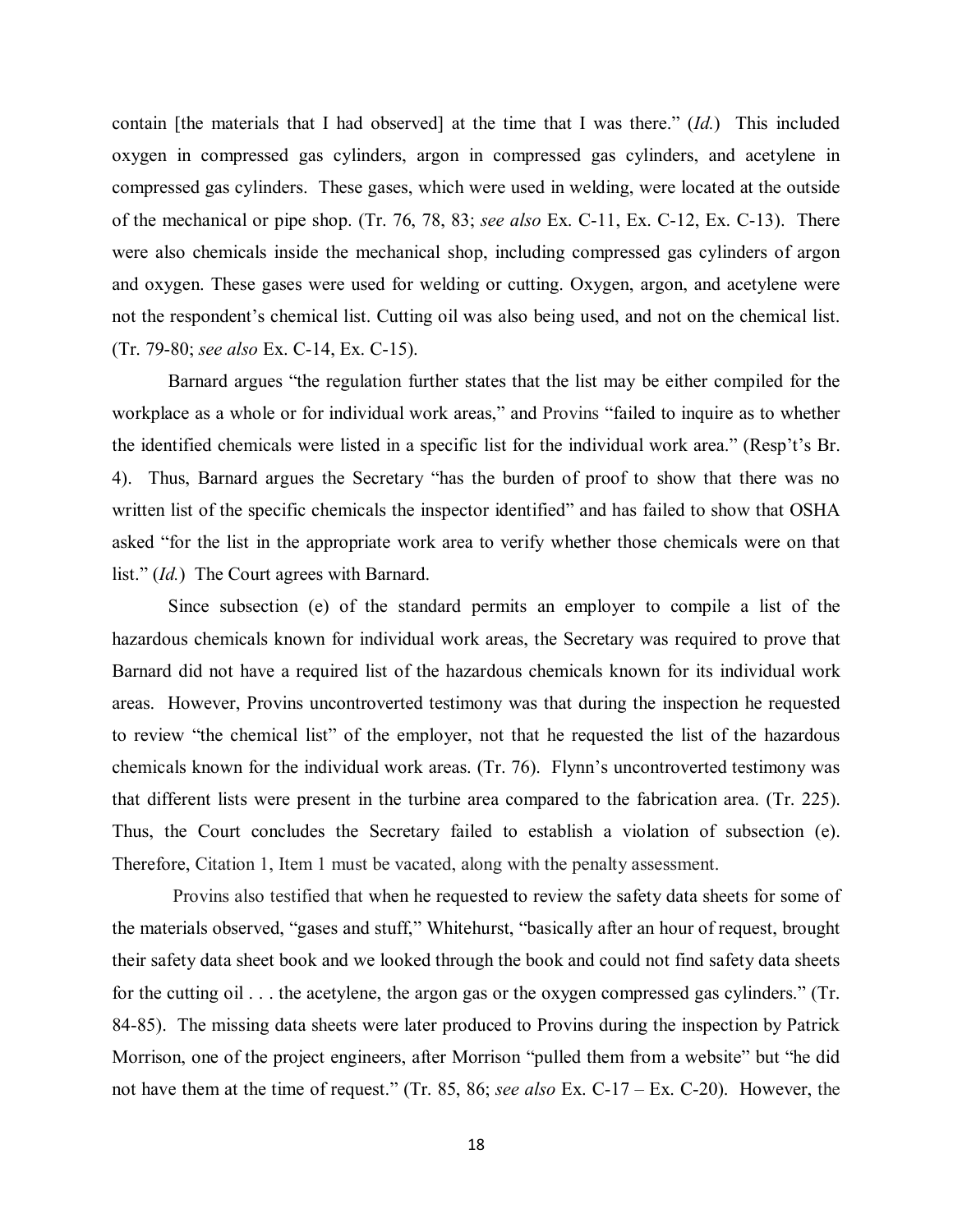Secretary offered no evidence establishing barriers were present to immediate employee access created by such electronic access.

Since subsection (g) of the standard allows employers to provide electronic access and other alternatives to maintaining paper copies of the safety data sheets, and the Secretary failed to establish any "barriers to immediate employee access in each workplace are created by such options." Therefore, the Secretary failed to establish a violation of subsection (g) of the standard. Therefore, Citation 1, Item 2 must also be vacated.

#### **2. Alleged Serious Violation of 29 C.F.R. § 1926.353(d)(1)(ii)**

Under Health Citation 1, Item 3, the Secretary issued a citation to Barnard for an alleged serious violation of OSHA's standard relating to protection in welding, which mandates in relevant part that in inert-gas metal-arc welding, "[e]mployees in the area not protected from the arc by screening shall be protected by filter lenses meeting the requirements of subpart E of this part." 29 C.F.R. § 1926.353(d)(1)(ii). The citation alleges employees "were exposed to arc welding and their eyes were not protected by filter lenses."

### **a. Whether Cited Standard Applied**

Barnard does not dispute that employees were engaged in inert-gas metal-arc welding. Therefore, the cited standard applies to the facts.

### **b. Whether Requirements of Standard Met**

Although Provins did not observe any welding during his inspection, he testified the three or four pipefitters he interviewed told him during their interviews that while welding they wore clear safety glasses and gloves but not tinted lenses, and would simply close their eyes and turn their heads during welding. (Tr. 95, 97-98, 103, 105, 109; *see also* Ex. C-21). The pipefitters interviewed by Provins were not called by the Secretary to testify as trial. However, Provins assertions were directly refuted by testimony from Barnard witnesses. (Tr. 165, 195, 139, 140). Every Barnard employee that testified at trial stated that there was access to safety equipment, including filter lenses, face shields, gloves, etc. (Tr. 138, 162, 193-194; see also Ex. R-11). The Court credits the live testimony of Barnard employees and discounts Provins testimony, which was not based upon his first-hand knowledge. Thus, the Court concludes the Secretary failed to establish a violation of 29 C.F.R. § 1926.353(d)(1)(ii). Therefore, Citation 1, Item 3 must be vacated.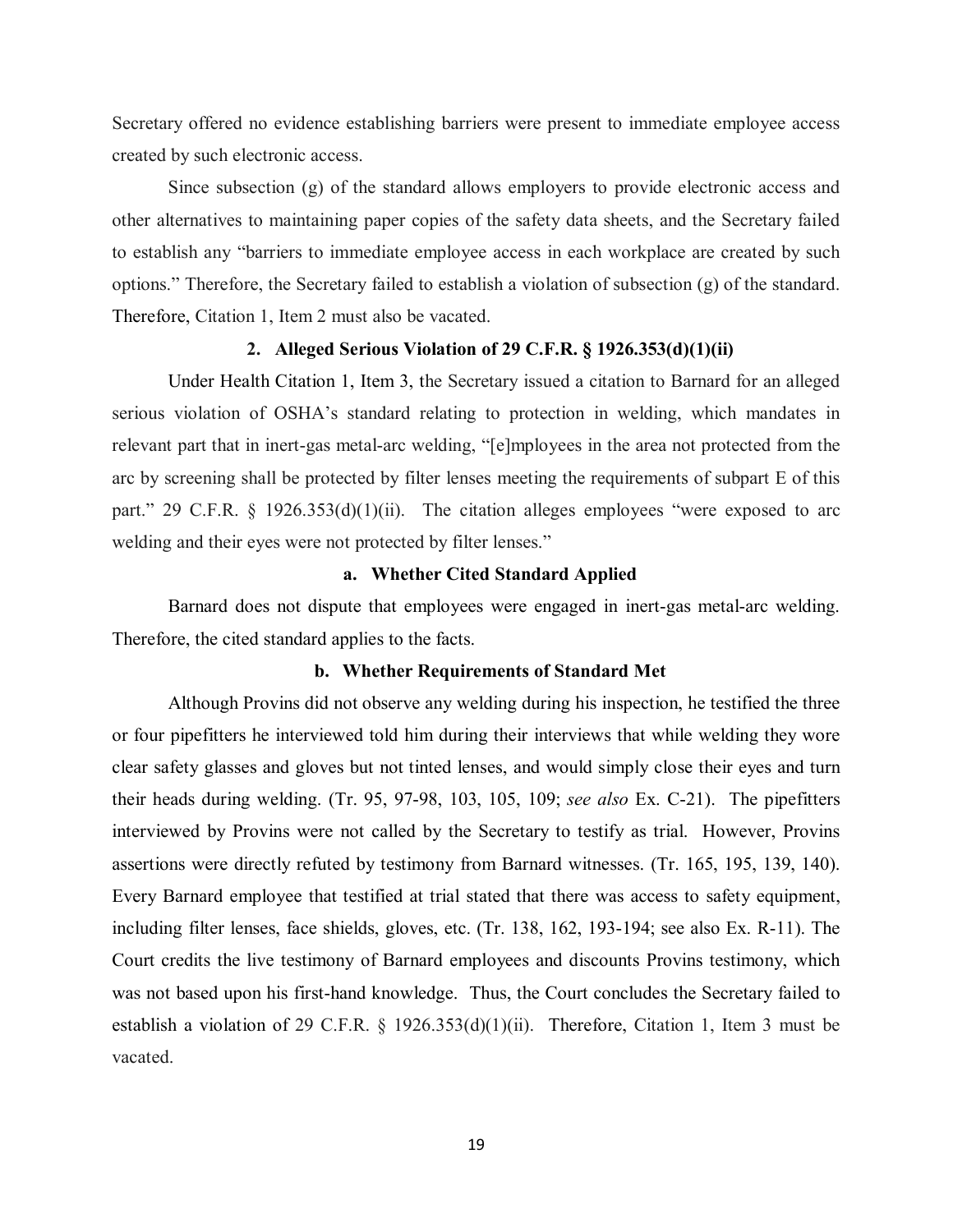## **III. PENALTY**

In Citation 1, Item 1b, the Secretary proposed a penalty of \$2,550.00 for violating section  $1926(c)(2)$ . Item 1b was classified as "serious" due to the injuries that could be sustained from the flying fragments of the grinding wheel if it should disintegrate, which could cause eye injuries and severe contusions or lacerations to the face. (Tr. 19, 20). A "serious violation shall be deemed to exist in a place of employment if there is a substantial probability that death or serious physical harm could result from a condition which exists, or from one or more practices, means, methods, operations, or processes which have been adopted or are in use, in such place of employment unless the employer did not, and could not with the exercise of reasonable diligence, know of the presence of the violation." 29 U.S.C. § 666(k). Thus, any violation that makes possible an accident which could result in death or serious injury, even if not probable, is a serious violation. *Everglades Sugar Refinery, Inc. v. Donovan*, 658 F.2d 1076, 1082 (6th Cir. 1981). The Court concludes this violation was properly classified as serious.

Under the Act, any employer who commits a serious violation may be assessed a civil penalty of up to \$7,000 for each such violation.<sup>[20](#page-19-0)</sup> 29 U.S.C.  $\delta$  666(b). The Commission has the authority "to assess all civil penalties provided in this section, giving due consideration to the appropriateness of the penalty with respect to the size of the business of the employer being charged, the gravity of the violation, the good faith of the employer, and the history of previous violations." 29 U.S.C. § 666(j). "These factors are not necessarily accorded equal weight; generally speaking, the gravity of a violation is the primary element in the penalty assessment." *J.A. Jones Constr.*, 15 BNA OSHC 2201, 2216 (No. 87-2059, 1993) (*citing Trinity Indus., Inc.*, 15 BNA OSHC 1481, 1483 (No. 88-2691, 1992)). "The Commission has held that [the Judge] may not routinely affirm the proposed penalty of the Secretary, but must make an independent determination based on factors enumerated in 29 U.S.C. § 666(j)." *Bush & Burchett, Inc. v. Reich*, 117 F.3d 932, 939 (6th Cir. 1997). "The assessment of penalties under this section,

<span id="page-19-0"></span> $^{20}$  In 2015, Congress passed the Federal Civil Penalties Inflation Adjustment Act Improvements Act (the Inflation Adjustment Act), directs agencies to adjust their penalties for inflation each year and requires agencies to publish "catch up" rules to make up for lost time since the last adjustments. However, the adjusted civil penalty amounts are applicable only to civil penalties assessed after August 1, 2016, whose associated violations occurred after November 2, 2015, the date of enactment of the Inflation Adjustment Act. Thus, as of January 13, 2017, an employer who commits a serious violation after November 2, 2015, may be assessed a civil penalty of up to \$12,675 for each such penalty assessed after January 13, 2017. Here, since the penalty was assessed on July 12, 2016, the increased penalties do not apply.